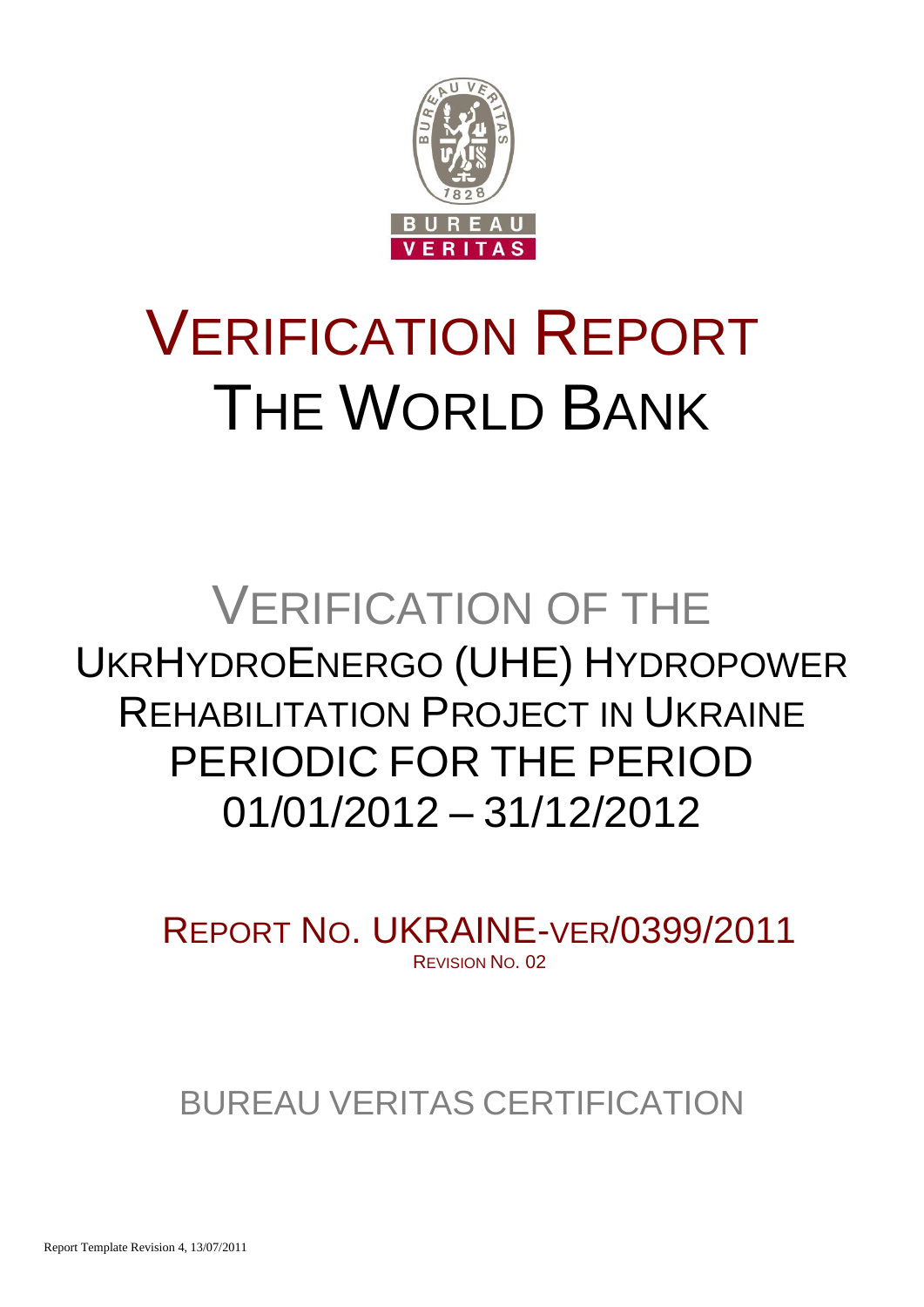Date of first issue: <br>
Organizational unit:

#### Report No: UKRAINE-ver/0399/2011



| 17/06/2013                                                                                                                                                                                                                                                                                                                                                                                                                                                                                                                                                                                                                                                                                                                                                                                                                                                                    | Bureau Veritas Certification<br><b>Holding SAS</b> |                                                                                          |  |  |  |  |  |  |  |
|-------------------------------------------------------------------------------------------------------------------------------------------------------------------------------------------------------------------------------------------------------------------------------------------------------------------------------------------------------------------------------------------------------------------------------------------------------------------------------------------------------------------------------------------------------------------------------------------------------------------------------------------------------------------------------------------------------------------------------------------------------------------------------------------------------------------------------------------------------------------------------|----------------------------------------------------|------------------------------------------------------------------------------------------|--|--|--|--|--|--|--|
| Client:<br>The World Bank                                                                                                                                                                                                                                                                                                                                                                                                                                                                                                                                                                                                                                                                                                                                                                                                                                                     | Client ref.:<br>Javiere Freire Coloma              |                                                                                          |  |  |  |  |  |  |  |
| Summary:<br>Bureau Veritas Certification has made the periodic verification of the "UkrHydroEnergo (UHE) Hydropower<br>Rehabilitation Project in Ukraine" project, Registration Reference Number UA1000226, project of The World<br>Bank, located in Ukraine, and applying the JI specific approach, on the basis of UNFCCC criteria for the JI, as<br>well as criteria given to provide for consistent project operations, monitoring and reporting. UNFCCC criteria<br>refer to Article 6 of the Kyoto Protocol, the JI rules and modalities and the subsequent decisions by the JI<br>Supervisory Committee, as well as the host country criteria.                                                                                                                                                                                                                         |                                                    |                                                                                          |  |  |  |  |  |  |  |
| The verification scope is defined as a periodic independent review and ex post determination by the Accredited<br>Entity of the monitored reductions in GHG emissions during defined verification period, and consisted of the<br>following three phases: i) desk review of the monitoring report against project design and the baseline and<br>monitoring plan; ii) follow-up interviews with project stakeholders; iii) resolution of outstanding issues and the<br>issuance of the final verification report and opinion. The overall verification, from Contract Review to<br>Verification Report & Opinion, was conducted using Bureau Veritas Certification internal procedures.                                                                                                                                                                                       |                                                    |                                                                                          |  |  |  |  |  |  |  |
| The first output of the verification process is a list of Clarification, Corrective Actions Requests, Forward<br>Actions Requests (CR, CAR and FAR), presented in Appendix A.                                                                                                                                                                                                                                                                                                                                                                                                                                                                                                                                                                                                                                                                                                 |                                                    |                                                                                          |  |  |  |  |  |  |  |
| In summary, Bureau Veritas Certification confirms that the project is implemented as described in the approved<br>project design document and the determined changes occurred during project implementation. Installed<br>equipment being essential for generating emission reduction runs reliably and is calibrated appropriately. The<br>monitoring system is in place and the project is generating GHG emission reductions. The GHG emission<br>reduction is calculated accurately and without material errors, omissions, or misstatements, and the ERUs<br>issued totalize 175235 tonnes of CO2 equivalent for the monitoring period from 01/01/2012 to 31/12/2012.<br>Our opinion relates to the project's GHG emissions and resulting GHG emission reductions reported and<br>related to the approved project baseline and monitoring, and its associated documents. |                                                    |                                                                                          |  |  |  |  |  |  |  |
| Report No.:<br>Subject Group:<br>UKRAINE-ver/0399/2011<br>JI                                                                                                                                                                                                                                                                                                                                                                                                                                                                                                                                                                                                                                                                                                                                                                                                                  |                                                    |                                                                                          |  |  |  |  |  |  |  |
| Project title:<br>"UkrHydroEnergo (UHE) Hydropower Rehabilitation<br>Project in Ukraine"                                                                                                                                                                                                                                                                                                                                                                                                                                                                                                                                                                                                                                                                                                                                                                                      |                                                    |                                                                                          |  |  |  |  |  |  |  |
| Work carried out by:<br>Kateryna Zinevych - Team Leader, Lead Verifier<br>Sergiy Kustovskyy - Team Member, Lead Verifier                                                                                                                                                                                                                                                                                                                                                                                                                                                                                                                                                                                                                                                                                                                                                      |                                                    |                                                                                          |  |  |  |  |  |  |  |
| Work reviewed by:<br>Ivan Sokolov - Internal Technical Reviewer<br>Vyacheslav Yeriomin - Technical Specialist<br>Work approved by:                                                                                                                                                                                                                                                                                                                                                                                                                                                                                                                                                                                                                                                                                                                                            | $\boxtimes$                                        | No distribution without permission from the<br>Client or responsible organizational unit |  |  |  |  |  |  |  |
| Ivan Sokolov - Operational Mahageritas Certification<br>Holding                                                                                                                                                                                                                                                                                                                                                                                                                                                                                                                                                                                                                                                                                                                                                                                                               |                                                    | Limited distribution                                                                     |  |  |  |  |  |  |  |
| Date of this revision:<br>Rev. No:<br>28<br>24/07/2013<br>02                                                                                                                                                                                                                                                                                                                                                                                                                                                                                                                                                                                                                                                                                                                                                                                                                  | Number of pages                                    | Unrestricted distribution                                                                |  |  |  |  |  |  |  |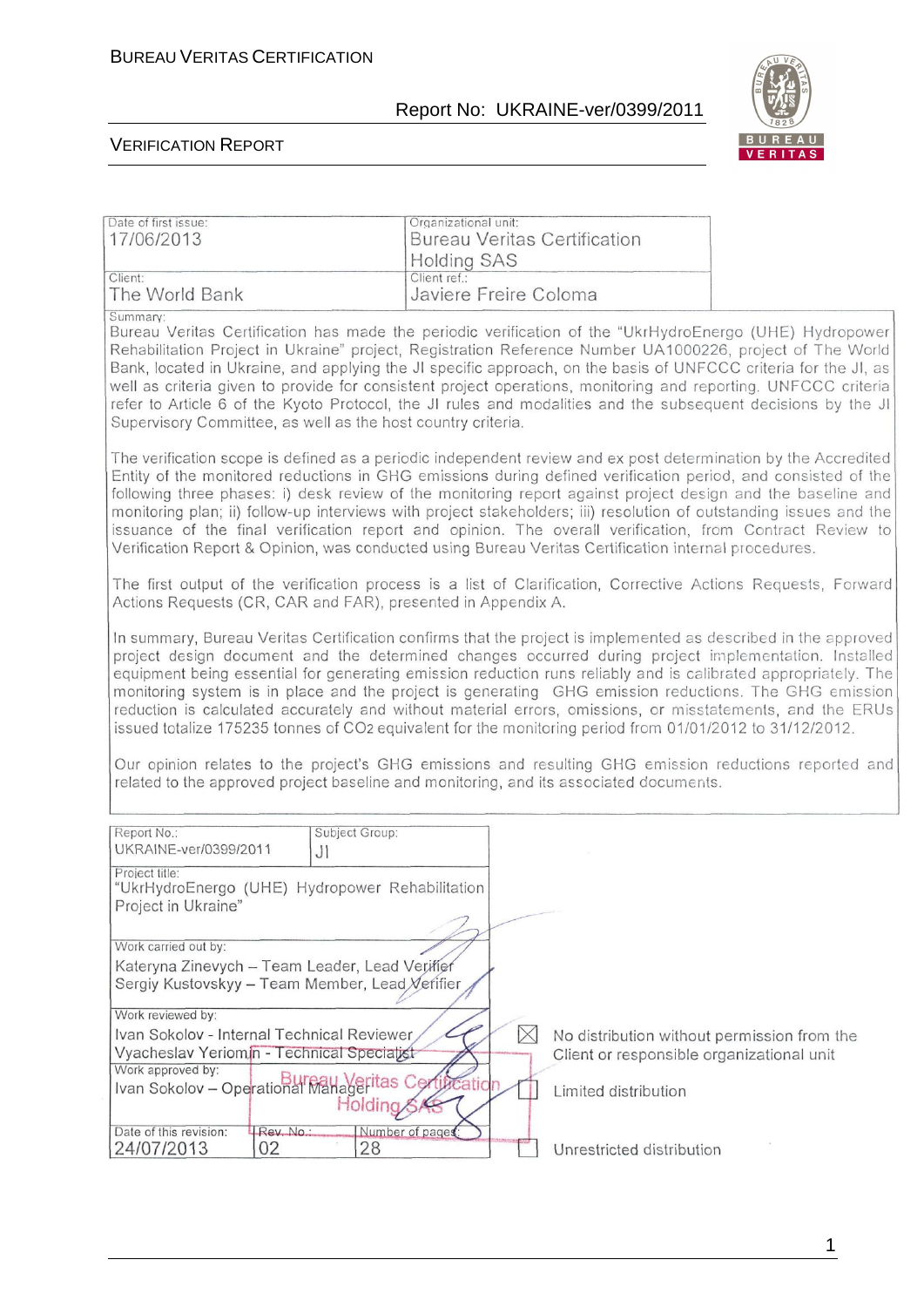VERIFICATION REPORT

### *Table of Contents Page*

| 1              |                                                                                |                |
|----------------|--------------------------------------------------------------------------------|----------------|
| 1.1            | Objective                                                                      | 3              |
| 1.2            | Scope                                                                          | 3              |
| 1.3            | <b>Verification Team</b>                                                       | 3              |
| $\overline{2}$ |                                                                                | $\overline{4}$ |
| 2.1            | <b>Review of Documents</b>                                                     | $\overline{4}$ |
| 2.2            | Follow-up Interviews                                                           | $\overline{4}$ |
| 2.3            | Resolution of Clarification, Corrective and Forward Action Requests            | 5              |
| 3              | <b>VERIFICATION CONCLUSIONS</b>                                                |                |
| 3.1            | Remaining issues and FARs from previous verifications                          | 6              |
| 3.2            | Project approval by Parties involved (90-91)                                   | 6              |
| 3.3            | Project implementation (92-93)                                                 | 6              |
| 3.4            | Compliance of the monitoring plan with the monitoring methodology<br>$(94-98)$ | 8              |
| 3.5            | Revision of monitoring plan (99-100)                                           | 8              |
| 3.6            | Data management (101)                                                          | 8              |
| 3.7            | Verification regarding programmes of activities (102-110)                      | 9              |
| 4              |                                                                                |                |
| 5              |                                                                                |                |
|                |                                                                                |                |

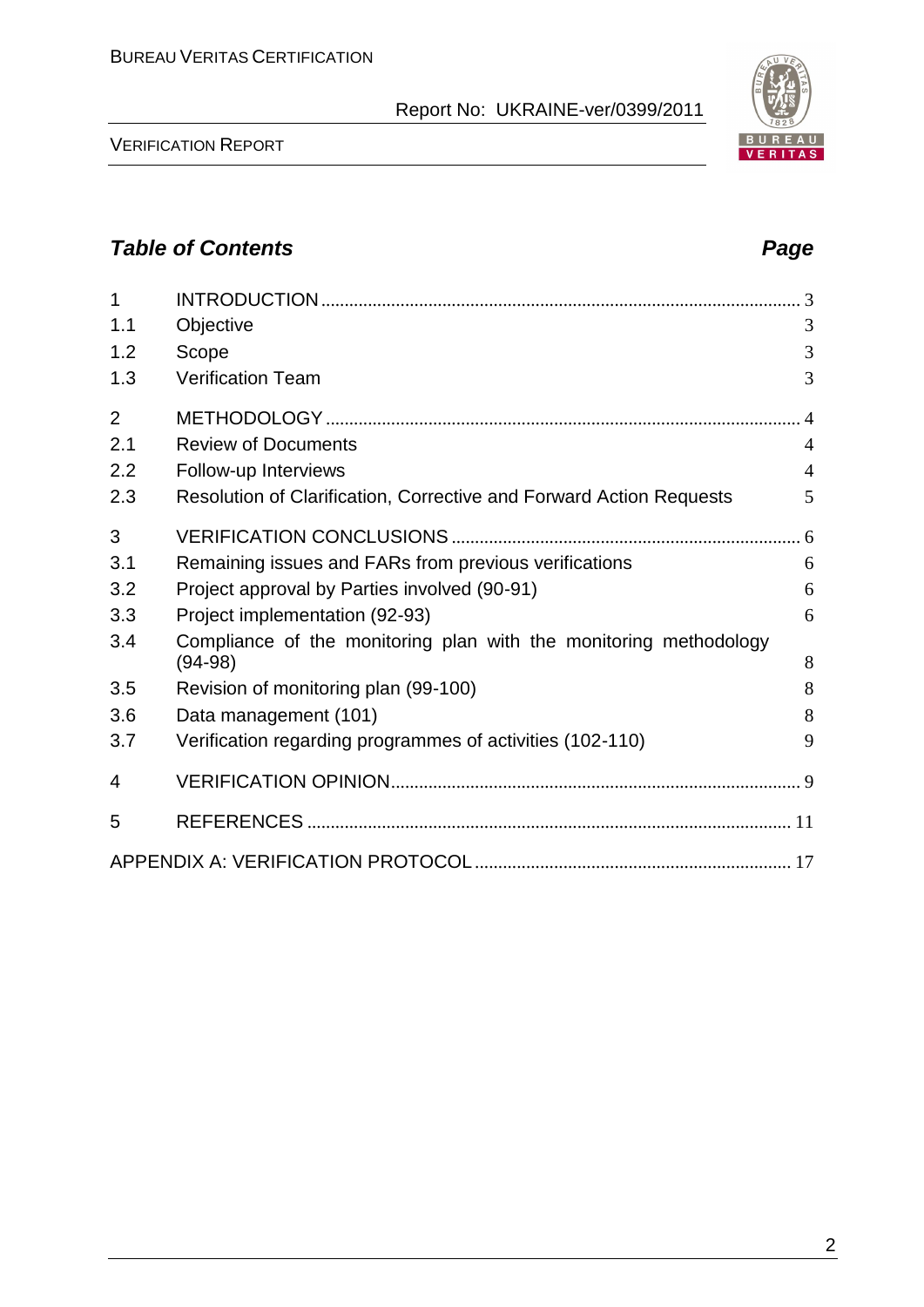

VERIFICATION REPORT

#### **1 INTRODUCTION**

The World Bank has commissioned Bureau Veritas Certification to verify the emissions reductions of its JI project "UkrHydroEnergo (UHE) Hydropower Rehabilitation Project in Ukraine" (hereafter called "the project") in Ukraine.

This report summarizes the findings of the verification of the project, performed on the basis of UNFCCC criteria, as well as criteria given to provide for consistent project operations, monitoring and reporting.

#### **1.1 Objective**

Verification is the periodic independent review and ex post determination by the Accredited Independent Entity of the monitored reductions in GHG emissions during defined verification period.

The objective of verification can be divided in Initial Verification and Periodic Verification.

UNFCCC criteria refer to Article 6 of the Kyoto Protocol, the JI rules and modalities and the subsequent decisions by the JI Supervisory Committee, as well as the host country criteria.

#### **1.2 Scope**

The verification scope is defined as an independent and objective review of the project design document, the project's baseline study, monitoring plan, monitoring report, and other relevant documents. The information in these documents is reviewed against Kyoto Protocol requirements, UNFCCC rules and associated interpretations.

The verification is not meant to provide any consulting towards the Client. However, stated requests for clarifications, corrective and/or forward actions may provide input for improvement of the project monitoring towards reductions in the GHG emissions.

#### **1.3 Verification Team**

The verification team consists of the following personnel:

| Kateryna Zinevych                   |                                           |
|-------------------------------------|-------------------------------------------|
| <b>Bureau Veritas Certification</b> | Team Leader, Climate Change Lead Verifier |
| Sergiy Kustovskyy                   |                                           |
| <b>Bureau Veritas Certification</b> | Team Member, Climate Change Lead Verifier |

This verification report was reviewed by:

Ivan Sokolov Bureau Veritas Certification, Internal Technical Reviewer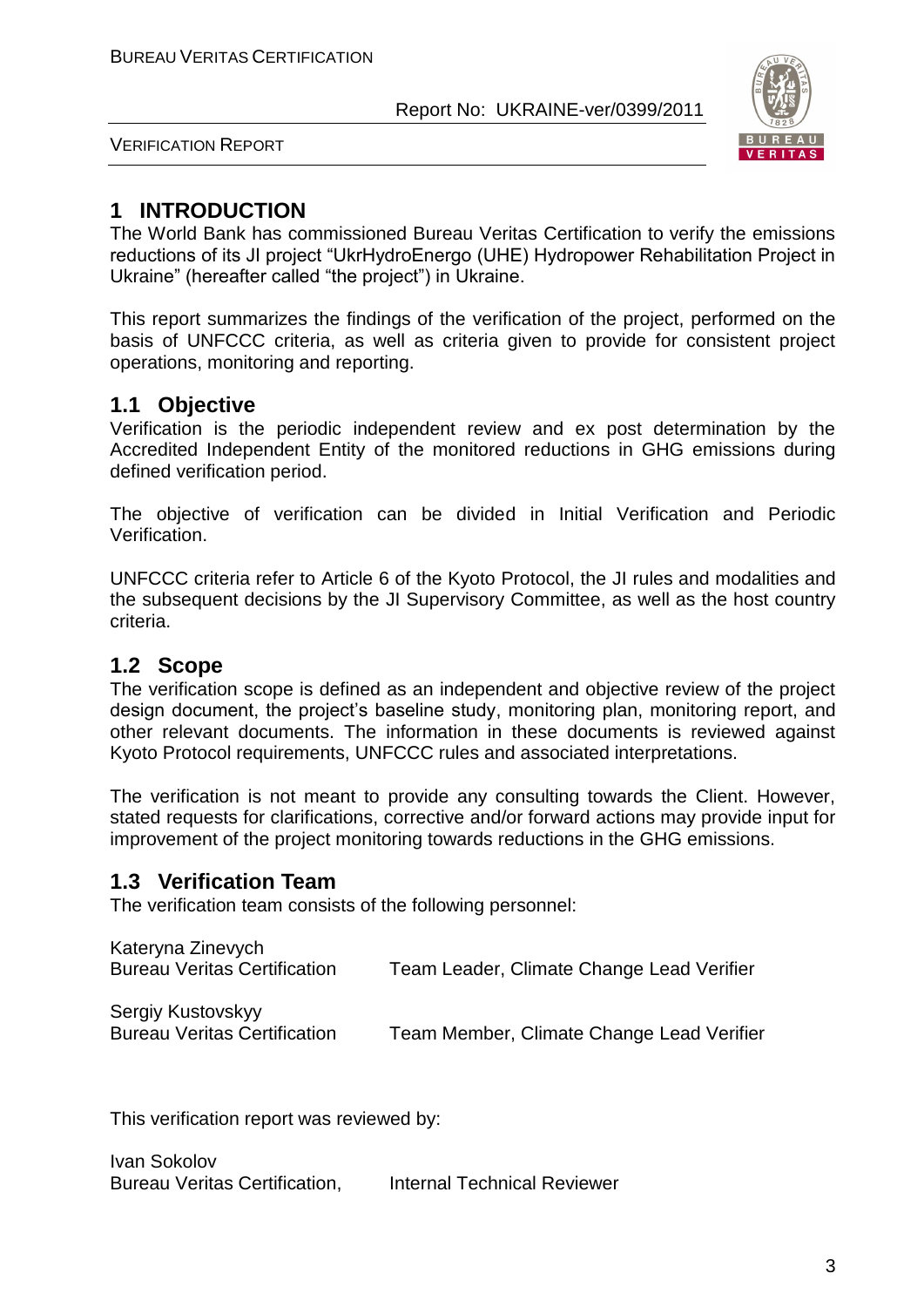

VERIFICATION REPORT

Vyacheslav Yeriomin

Bureau Veritas Certification Technical Specialist

#### **2 METHODOLOGY**

The overall verification, from Contract Review to Verification Report & Opinion, was conducted using Bureau Veritas Certification internal procedures.

In order to ensure transparency, a verification protocol was customized for the project, according to the version 01 of the Joint Implementation Determination and Verification Manual, issued by the Joint Implementation Supervisory Committee at its 19 meeting on 04/12/2009. The protocol shows, in a transparent manner, criteria (requirements), means of verification and the results from verifying the identified criteria. The verification protocol serves the following purposes:

- It organizes, details and clarifies the requirements a JI project is expected to meet;
- It ensures a transparent verification process where the verifier will document how a particular requirement has been verified and the result of the verification.

The completed verification protocol is enclosed in Appendix A to this report.

#### **2.1 Review of Documents**

The Monitoring Report (MR) submitted by the World Bank and additional background documents related to the project design and baseline, i.e. country Law, Project Design Document (PDD), Approved CDM methodology and/or Guidance on criteria for baseline setting and monitoring, Host party criteria, Kyoto Protocol, Clarifications on Verification Requirements to be Checked by an Accredited Independent Entity were reviewed.

The verification findings presented in this report relate to the Monitoring Report version(s) 01.0 and 01.1 and project as described in the determined PDD.

#### **2.2 Follow-up Interviews**

On 21/05/2013 - 23/05/2013 Bureau Veritas Certification performed on-site interviews with project stakeholders to confirm selected information and to resolve issues identified in the document review. Representatives of the World Bank and UkrHydroEnergo were interviewed (see References). The main topics of the interviews are summarized in Table 1.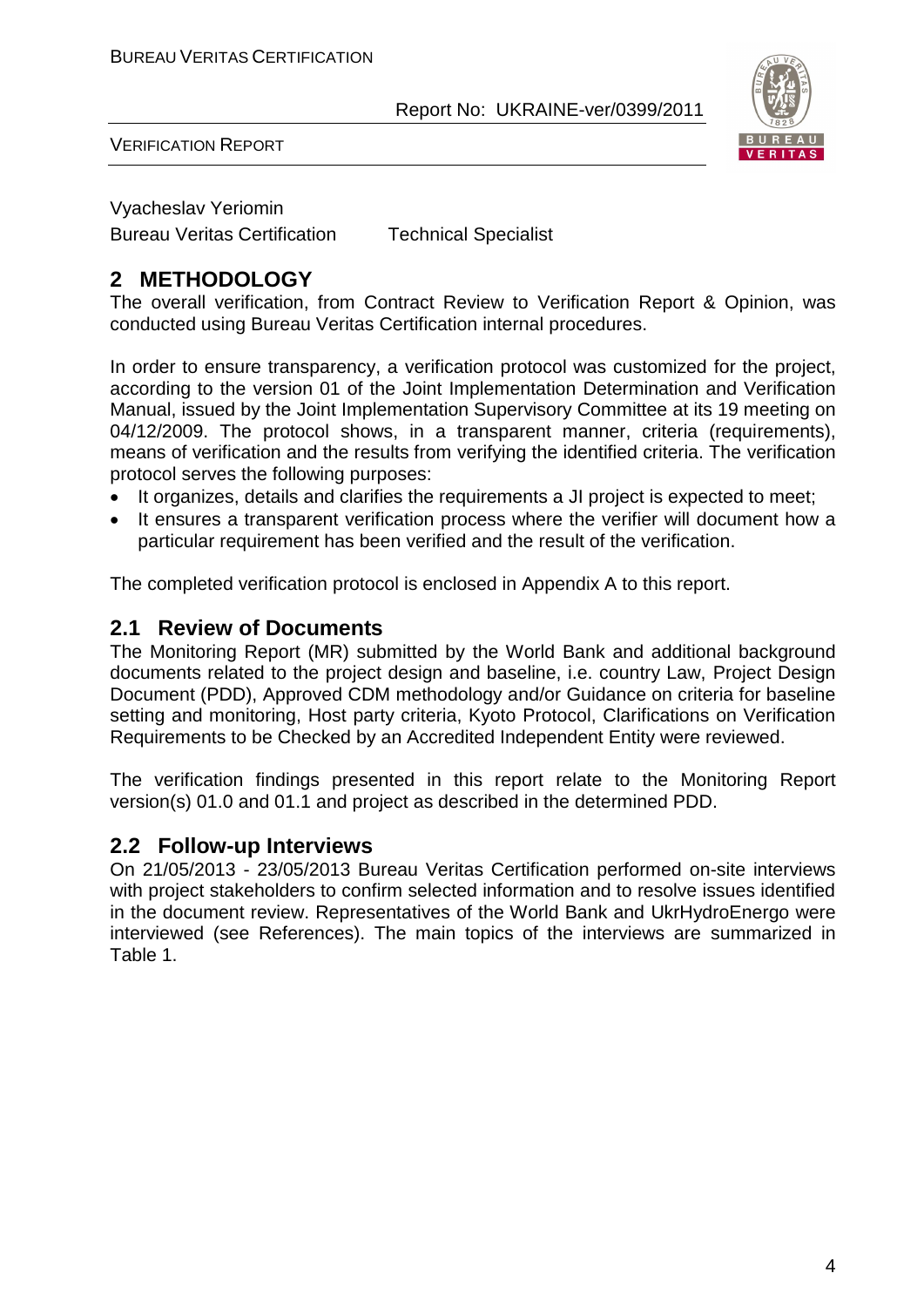

VERIFICATION REPORT

#### **Table 1 Interview topics**

| <b>Interviewed</b><br>organization | <b>Interview topics</b>                                                           |
|------------------------------------|-----------------------------------------------------------------------------------|
| UkrHydroEnergo                     | $\triangleright$ Organizational structure                                         |
|                                    | $\triangleright$ Responsibilities and authorities                                 |
|                                    | $\triangleright$ Roles and responsibilities for data collection and<br>processing |
|                                    | $\triangleright$ Installation of equipment                                        |
|                                    | $\triangleright$ Data logging, archiving and reporting                            |
|                                    | $\triangleright$ Metering equipment control                                       |
|                                    | Metering record keeping system, database<br>➤                                     |
|                                    | $\triangleright$ IT management                                                    |
|                                    | $\triangleright$ Training of personnel                                            |
|                                    | $\triangleright$ Quality management procedures and technology                     |
|                                    | Internal audits and check-ups<br>$\blacktriangleright$                            |
| The World Bank                     | $\triangleright$ Baseline methodology                                             |
|                                    | Monitoring plan<br>➤                                                              |
|                                    | Monitoring report                                                                 |
|                                    | Excel spreadsheets                                                                |

#### **2.3 Resolution of Clarification, Corrective and Forward Action Requests**

The objective of this phase of the verification is to raise the requests for corrective actions and clarification and any other outstanding issues that needed to be clarified for Bureau Veritas Certification positive conclusion on the GHG emission reduction calculation.

If the Verification Team, in assessing the monitoring report and supporting documents, identifies issues that need to be corrected, clarified or improved with regard to the monitoring requirements, it should raise these issues and inform the project participants of these issues in the form of:

(a) Corrective action request (CAR), requesting the project participants to correct a mistake that is not in accordance with the monitoring plan;

(b) Clarification request (CL), requesting the project participants to provide additional information for the Verification Team to assess compliance with the monitoring plan;

(c) Forward action request (FAR), informing the project participants of an issue, relating to the monitoring that needs to be reviewed during the next verification period.

The Verification Team will make an objective assessment as to whether the actions taken by the project participants, if any, satisfactorily resolve the issues raised, if any, and should conclude its findings of the verification.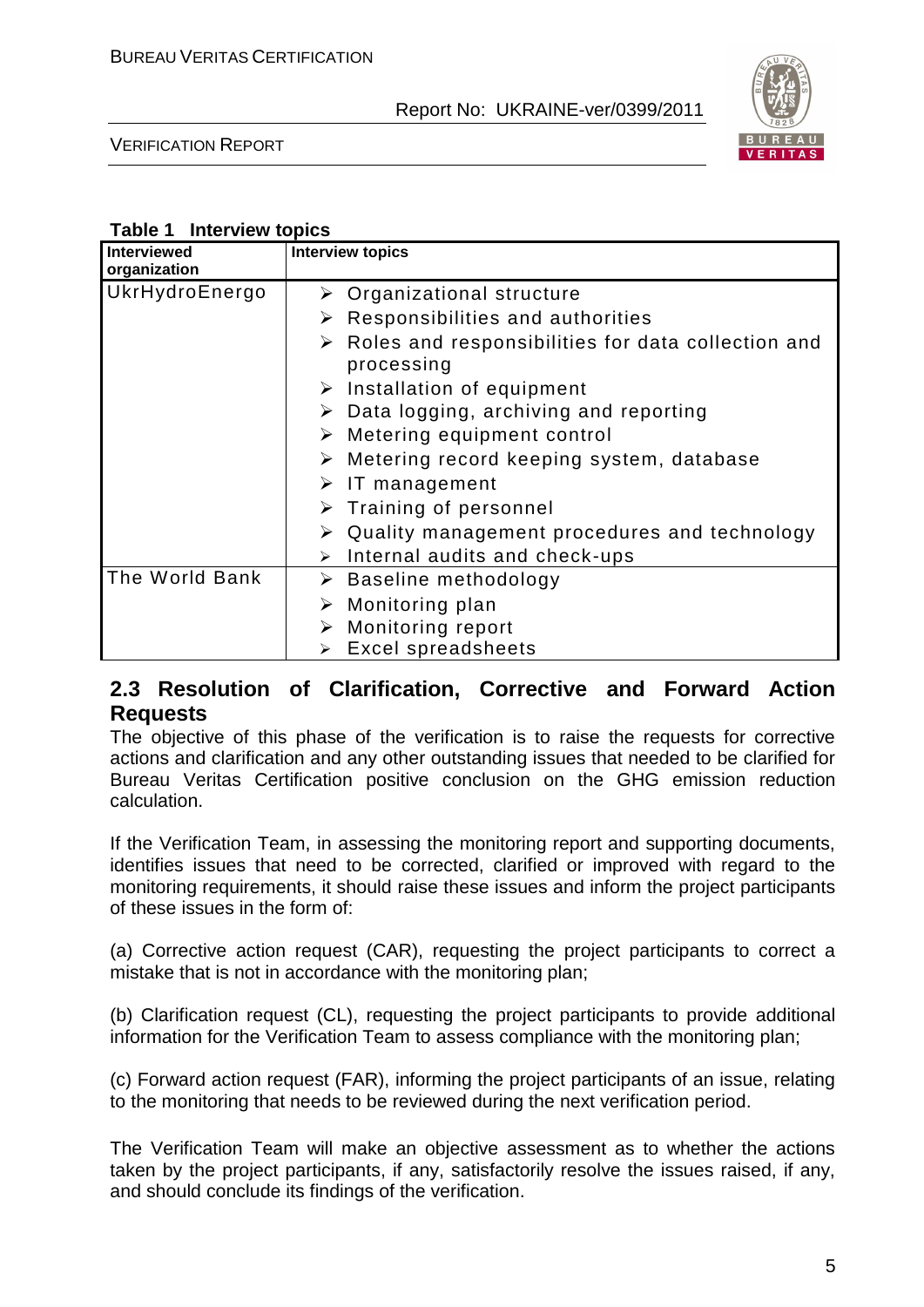

VERIFICATION REPORT

To guarantee the transparency of the verification process, the concerns raised are documented in more detail in the verification protocol in Appendix A.

#### **3 VERIFICATION CONCLUSIONS**

In the following sections, the conclusions of the verification are stated.

The findings from the desk review of the original monitoring documents and the findings from interviews during the follow up visit are described in the Verification Protocol in Appendix A.

The Clarification, Corrective and Forward Action Requests are stated, where applicable, in the following sections and are further documented in the Verification Protocol in Appendix A. The verification of the Project resulted in 03 Corrective Action Requests and 02 Clarification Requests.

The number between brackets at the end of each section corresponds to the DVM paragraph.

#### **3.1 Remaining issues and FARs from previous verifications**

No FARs were raised during previous verification.

#### **3.2 Project approval by Parties involved (90-91)**

The project obtained approval by the Host party (Ukraine) on 18/05/2007 (Letter of Approval issued by the Ministry of Environmental Protection of Ukraine), see References.

Written project approval by the Netherlands (sponsor party) has been issued by the DFP of the Party when submitting the first verification report, see References.

The above mentioned written approvals are unconditional.

No outstanding issues were raised as per project approval by the parties involved.

#### **3.3 Project implementation (92-93)**

The Project involves rehabilitation of 43 hydro units which are located on the Dnipro river and the Dnister river. The actual operation of the proposed project includes the replacement of hydraulic power, electro technical and hydro-mechanical equipment such as gates, turbines, generators, excitation and governor systems, control, protection and automation systems, switchyard equipment and auxiliary equipment. The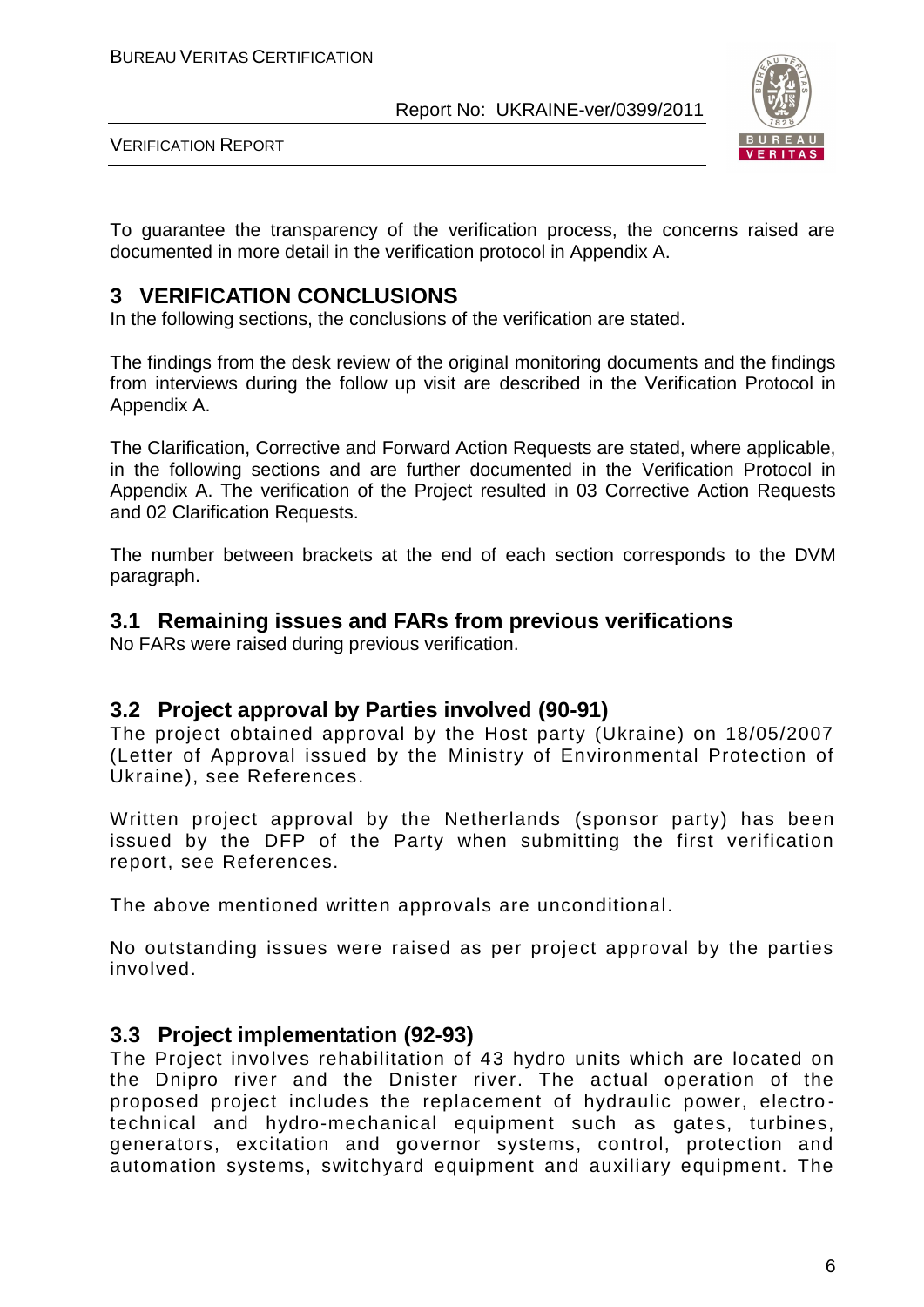

VERIFICATION REPORT

Project also includes works on hydraulic structures and installation of computer-aided dam safety monitoring systems.

The Project does not result in an increase in the reservoir area; the rehabilitated hydropower plants generate additional electricity without emitting GHG. This leads to the reduction of anthropogenic GHG emissions by displacing electricity produced by fossil fuel fired power plants.

Since technological equipment directly related to the project will not vary from the old equipment, no special training for the staff is required. New equipment maintenance is performed according to the schedule provided in the operation manuals established by the company in accordance with the sectoral norms. Usually routine maintenance is performed every year, while overhauls of main generating equipment performed every 6 -7 years. In terms of environmental benefits, the Project helps to reduce air pollution caused by the emission of  $SO<sub>2</sub>$  and  $NO<sub>X</sub>$  by outdated thermal plants.

From the start of the Project to December 31, 2012, rehabilitation was completed on 28 hydro units at the Kyiv HPP, Kanyv HPP, Kremenchuk HPP, Dniprodzerzynsk HPP, Dnipro HPP and Kakhovka HPP. The names of the rehabilitated hydro units and the dates of completion of the rehabilitation are provided below.

|                          | 2006                 | 2007                                                        | 2008              | 2009                                                                                | 2010                                                   | 2011                                                             | 2012                                   |
|--------------------------|----------------------|-------------------------------------------------------------|-------------------|-------------------------------------------------------------------------------------|--------------------------------------------------------|------------------------------------------------------------------|----------------------------------------|
| Year/Plant               | $(HPU# -$            | $(HPU# -$                                                   | $(HPU# -$         | (HPU# -                                                                             | $(HPU# -$                                              | $(HPU# -$                                                        | $(HPU# -$                              |
| Name                     | DD/MM)               | DD/MM)                                                      | DD/MM)            | DD/MM)                                                                              | DD/MM)                                                 | DD/MM)                                                           | DD/MM)                                 |
| Kyiv HPP                 |                      | <b>HPU#19</b><br>$-16/12$<br><b>HPU</b><br>$#10 -$<br>29/09 |                   | <b>HPU#11</b><br>$-15/11$<br><b>HPU#17</b><br>$-15/05$<br><b>HPU#20</b><br>$-14/11$ | HPU#9<br>$-15/12$                                      | <b>HPU</b><br>$#12 -$<br>16/09                                   |                                        |
| Kanyv HPP                |                      | HPU#<br>$7 -$<br>15/12<br>HPU #<br>$5 -$<br>01/10           |                   | <b>HPU#22</b><br>$-25/05$<br><b>HPU#24</b><br>$-30/06$                              | <b>HPU#10</b><br>$-03/09$<br><b>HPU#21</b><br>$-31/01$ | <b>HPU</b><br>$#23 -$<br>16/01<br><b>HPU</b><br>$#11 -$<br>02/04 | HPU#8<br>$-05/04$<br>HPU#6<br>$-24/12$ |
| Kremenchuk<br><b>HPP</b> |                      |                                                             |                   | HPU#2<br>$-10/07$                                                                   |                                                        |                                                                  | HPU#3<br>$-29/11$                      |
| Dniprodzer<br>zhynsk HPP | $HPU$ #4<br>$-30/11$ |                                                             | HPU#8<br>$-31/03$ | HPU#7<br>$-13/10$                                                                   |                                                        | HPU#5<br>$-22/12$                                                |                                        |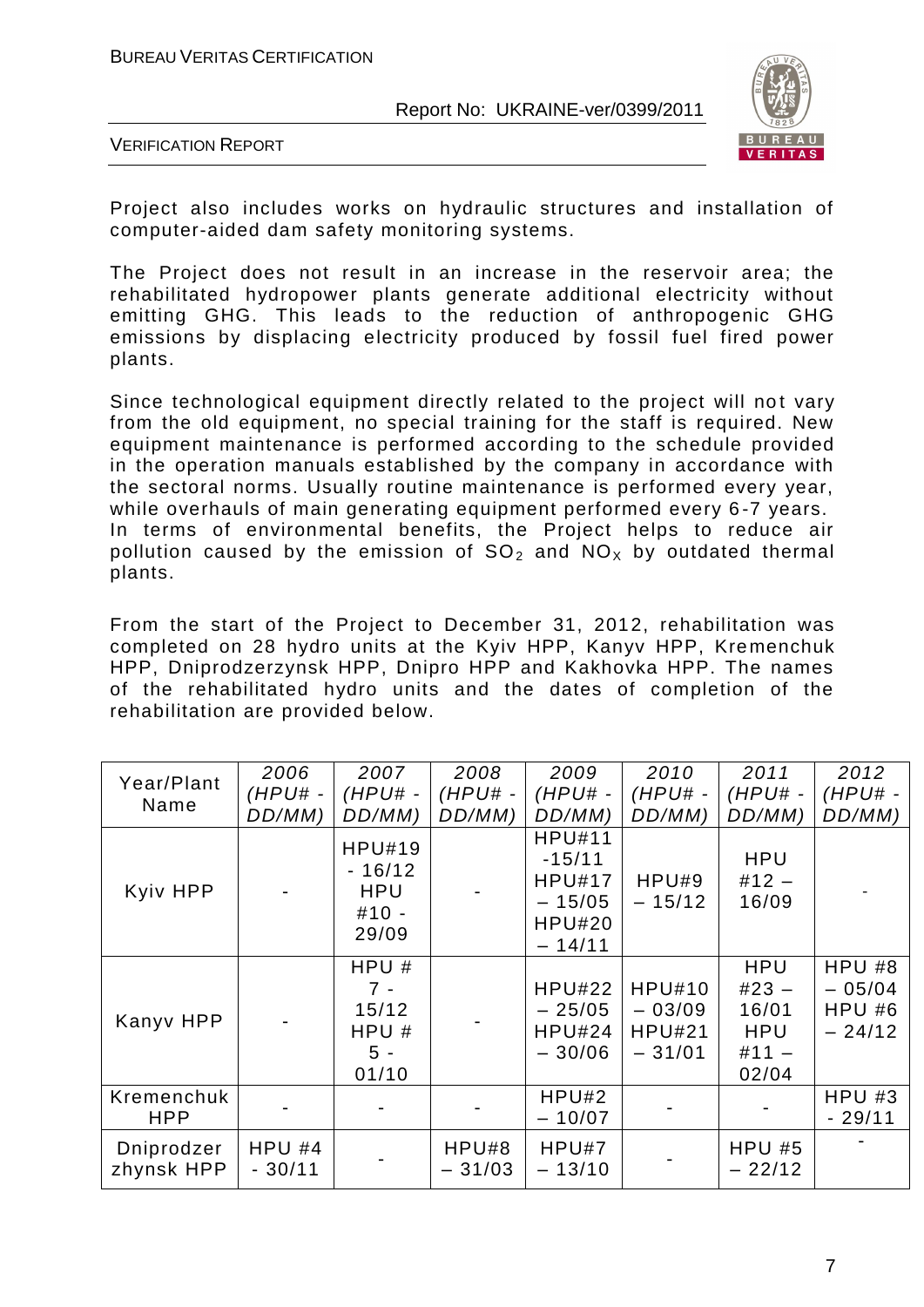

VERIFICATION REPORT

| Dnipro HPP             | $\overline{\phantom{0}}$ | ۰                    | $\sim$            | <b>HPU#15</b><br>$-23/07$ | -              | $\blacksquare$           | <b>HPU</b><br>$#13 -$<br>27/02 |
|------------------------|--------------------------|----------------------|-------------------|---------------------------|----------------|--------------------------|--------------------------------|
| Kakhovka<br><b>HPP</b> |                          | HPU#<br>1 –<br>01/04 | HPU#5<br>$-28/04$ | HPU#6<br>$-25/12$         | $\blacksquare$ | $\overline{\phantom{0}}$ |                                |

The identified areas of concern as to the project implementation, project participants responses and Bureau Veritas Certification's conclusions are described in Appendix A to this report (refer to CAR 01).

#### **3.4 Compliance of the monitoring plan with the monitoring methodology (94-98)**

The monitoring occurred in accordance with the monitoring plan included in the PDD regarding which the determination has been deemed final and is so listed on the UNFCCC JI website.

For calculating the emission reductions, key factors influencing the baseline emissions and the activity level of the project and the emissions as well as risks associated with the project were taken into account, as appropriate.

Data sources used for calculating emission reductions are clearly identified, reliable and transparent.

Emission factors, including default emission factors, are selected by carefully balancing accuracy and reasonableness, and appropriately justified of the choice.

The calculation of emission reductions is based on conservative assumptions and the most plausible scenarios in a transparent manner.

The identified areas of concern as to the compliance of the monitoring plan with the monitoring methodology, project participants responses and Bureau Veritas Certification's conclusions are described in Appendix A to this report (refer to CAR 02).

#### **3.5 Revision of monitoring plan (99-100)**

Not applicable.

The monitoring plan of the project was not revised.

#### **3.6 Data management (101)**

The data and their sources, provided in monitoring report, are clearly identified, reliable and transparent.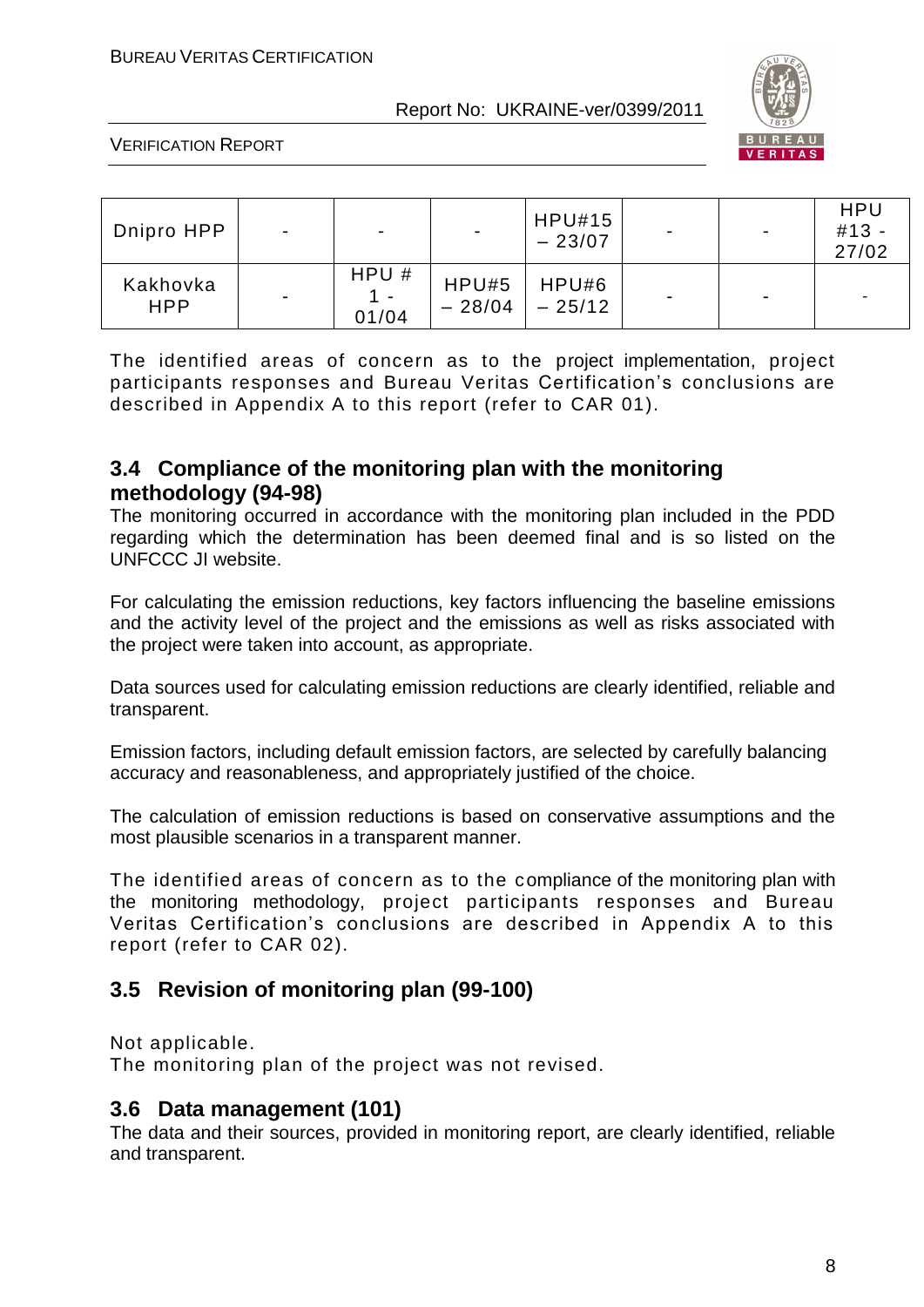

VERIFICATION REPORT

The implementation of data collection procedures is in accordance with the monitoring plan, including the quality control and quality assurance procedures. These procedures are mentioned in the section "References" of this report.

The function of the monitoring equipment, including its calibration status, is in order.

The evidence and records used for the monitoring are maintained in a traceable manner.

The data collection and management system for the project is in accordance with the monitoring plan.

The identified areas of concern as to the data management, project participants responses and Bureau Veritas Certification's conclusions are described in Appendix A to this report (refer to CAR 03, CL 01, CL 02).

#### **3.7 Verification regarding programmes of activities (102-110)**

Not applicable

#### **4 VERIFICATION OPINION**

Bureau Veritas Certification has performed the periodic verification of the "UkrHydroEnergo (UHE) Hydropower Rehabilitation Project in Ukraine" in Ukraine, which applies the JI specific approach. The verification was performed on the basis of UNFCCC criteria and host country criteria and also on the criteria given to provide for consistent project operations, monitoring and reporting.

The verification consisted of the following three phases: i) desk review of the monitoring report against the project design and the baseline and monitoring plan; ii) follow-up interviews with project stakeholders; iii) resolution of outstanding issues and the issuance of the final verification report and opinion.

The management of the World Bank is responsible for the preparation of the GHG emissions data and the reported GHG emissions reductions of the project on the basis set out within the project Monitoring indicated in the final PDD version 08. The development and maintenance of records and reporting procedures in accordance with that plan, including the calculation and determination of GHG emission reductions from the project, is the responsibility of the management of the project.

Bureau Veritas Certification verified the Project Monitoring Report version 01.1 for the reporting period as indicated below. Bureau Veritas Certification confirms that the project is implemented as described in the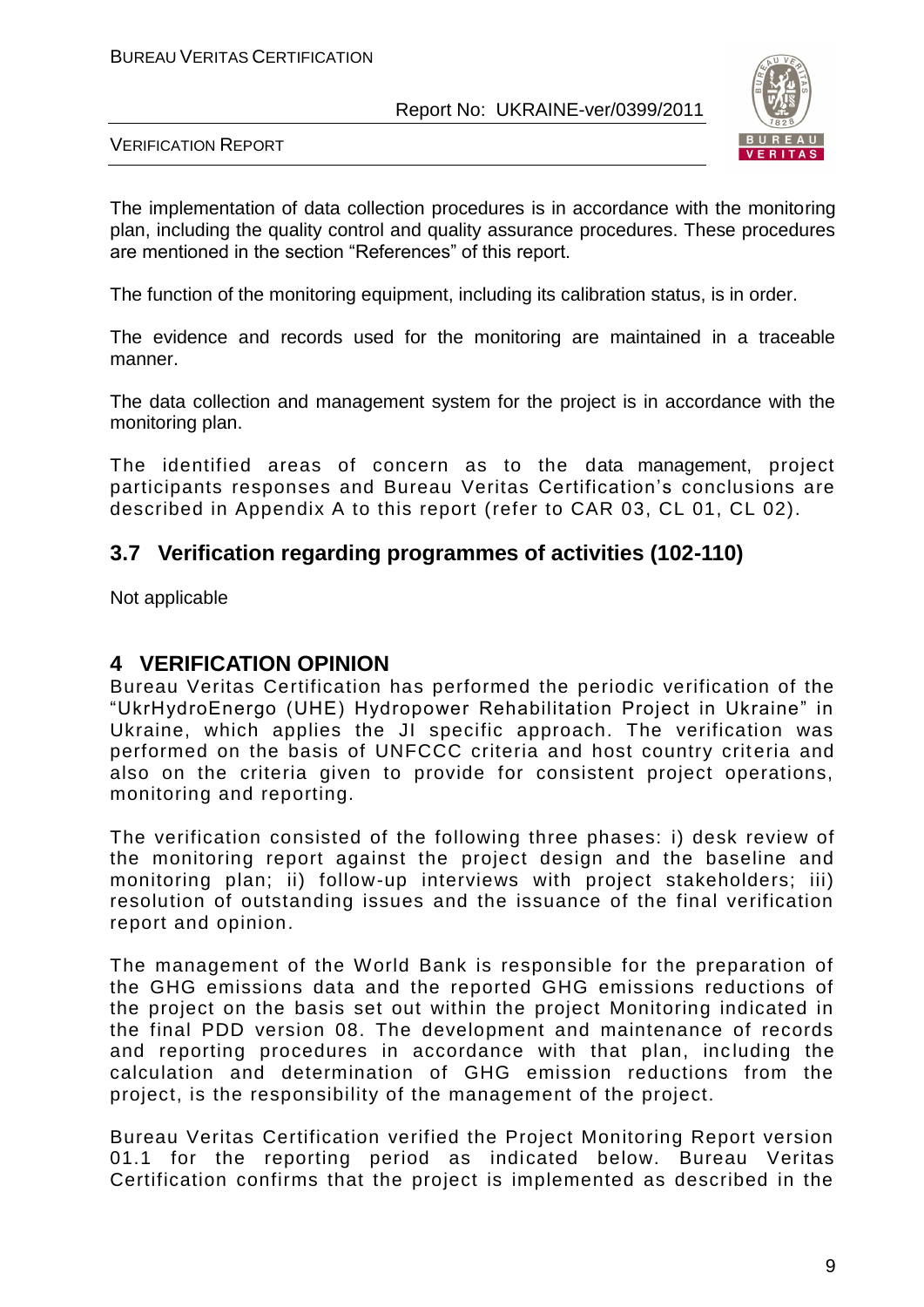

VERIFICATION REPORT

approved project design document and the determined changes (described in the Verification Report by Bureau Veritas Certification No. UKRAINE-ver/0023/2008 dated 11/04/2011) occurred during project implementation. Installed equipment being essential for generating emission reduction runs reliably and is calibrated appropriately. The monitoring system is in place and the project is generating GHG emission reductions.

Bureau Veritas Certification can confirm that the GHG emission reduction is accurately calculated and is free of material errors, omissions, or misstatements. Our opinion relates to the project's GHG emissions and resulting GHG emissions reductions reported and related to the approved project baseline and monitoring, and its associated documents. Based on the information we have seen and evaluated, we confirm, with a reasonable level of assurance, the following statement:

Reporting period: From 01.01.2012 to 31.12.2012

| Baseline emissions         |  | : 175235 tonnes of CO2 equivalent   |
|----------------------------|--|-------------------------------------|
| Project emissions          |  | 0 tonnes of CO2 equivalent          |
| <b>Emission Reductions</b> |  | $: 175235$ tonnes of CO2 equivalent |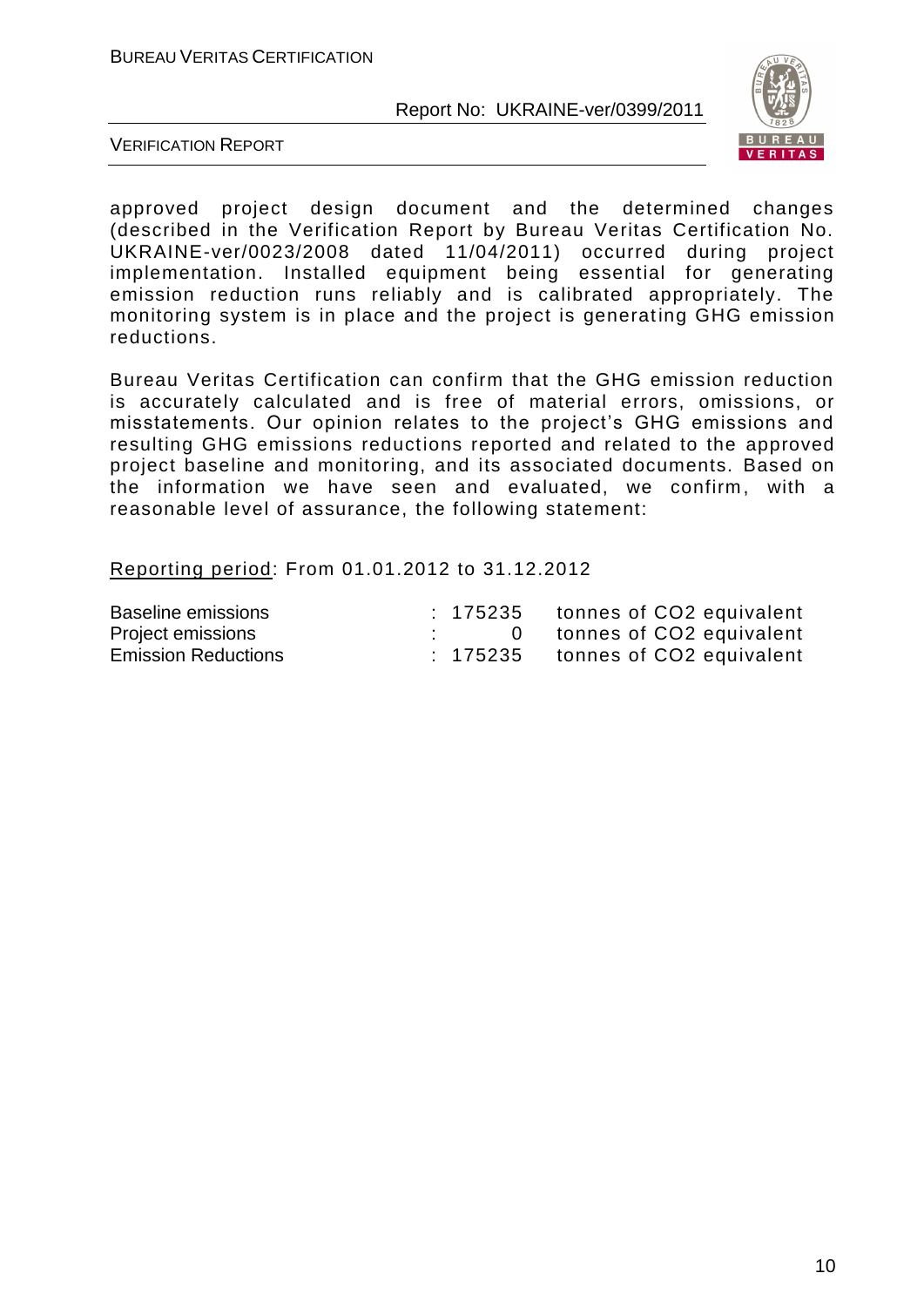

VERIFICATION REPORT

#### **5 REFERENCES**

#### **Category 1 Documents:**

Documents provided by the World Bank that relate directly to the GHG components of the project.

- /1/ Monitoring Report "UkrHydroEnergo (UHE) Hydropower Rehabilitation Project in Ukraine" version 01.0 dated 26 of April 2013
- /2/ Monitoring Report "UkrHydroEnergo (UHE) Hydropower Rehabilitation Project in Ukraine" version 01.1 dated 10 of June 2013
- /3/ PDD "UkrHydroEnergo (UHE) hydropower rehabilitation project in Ukraine", version 08 dated 04/02/2010
- /4/ Determination Report by SGS United Kingdom Ltd. No. JI.VAL.0040 "UkrHydroEnergo (UHE) hydropower rehabilitation project in Ukraine" dated 14/07/2010
- /5/ Verification Report by Bureau Veritas Certification No. UKRAINEver/0023/2008 "UkrHydroEnergo (UHE) Hydropower Rehabilitation Project in Ukraine" dated 11/04/2011.
- /6/ Letter of Approval # 5633/10/3-10 Issued by the Ministry of Environmental Protection of Ukraine, dated 18.05.2007
- /7/ Declaration of Approval Issued by the Netherlands` Ministry of Economic Affairs dated 28.06.2007

#### **Category 2 Documents:**

Background documents related to the design and/or methodologies employed in the design or other reference documents.

- /1/ Filiation «Dnipro HPP» of PJSC «UkrHydroEnergo». Letter on information №13/710 dated 16.04.2013
- /2/ Filiation «Dnipro HPP» of PJSC «UkrHydroEnergo». Direction №10 dated 29.03.2012
- /3/ Statement of putting into operation of HPU №13 at Dnipro HPP dated 18.04.12
- /4/ Protocol №206 dated 18.05.12 of electric power meter verification А180RAL-P4G-DW-4 Reg.№01184639
- /5/ Protocol №205 dated 18.05.12 of electric power m eter verification А180RAL-P4G-DW-4 Reg.№01184630
- /6/ Protocol №277 dated 27.06.12 of electric power meter verification А180RAL-P4G-DW-3 Reg.№01184604
- /7/ Protocol №276 dated 27.06.12 of electric power meter verification А180RAL-P4G-DW-3 Reg.№01184589
- /8/ Letter on results of Dnipro HPP for January 2012
- /9/ Statement on water flow in January 2012 for electric power generation at Dnipro HPP dated 01.02.12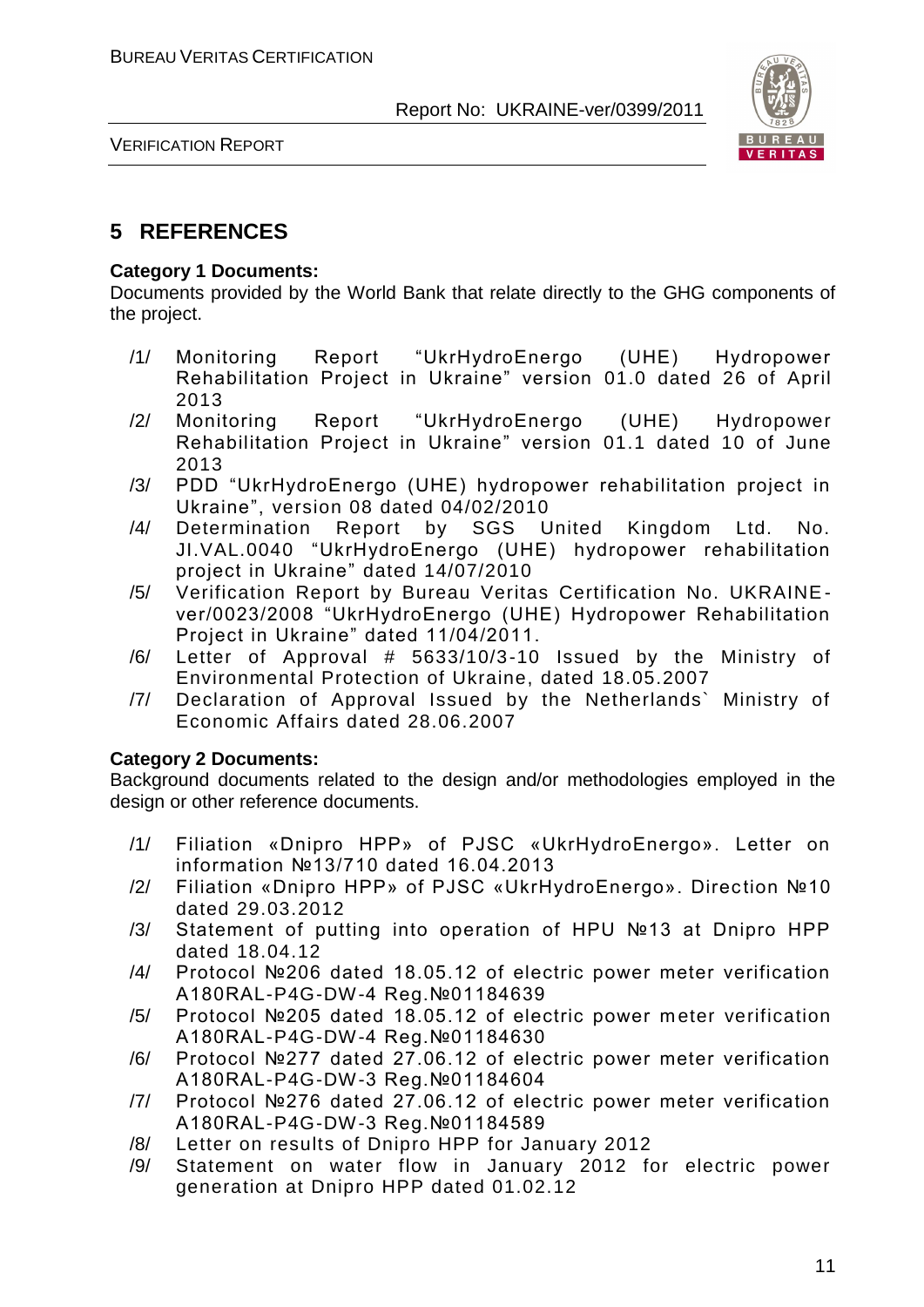

| generation at Dnipro HPP dated dated 01.03.12<br>/11/ Letter on results of Dnipro HPP operation for February 2012<br>/12/ Letter on results of Dnipro HPP operation for March 2012<br>/13/ Letter on results of Dnipro HPP operation for April 2012<br>/14/ Letter on results of Dnipro HPP operation for May 2012<br>/15/ Letter on results of Dnipro HPP operation for June 2012<br>/16/ Letter on results of Dnipro HPP operation for July 2012<br>/17/ Letter on results of Dnipro HPP operation for August 2012<br>/18/ Letter on results of Dnipro HPP operation for September 2012<br>/19/ Letter on results of Dnipro HPP operation for October 2012<br>/20/ Letter on results of Dnipro HPP operation for November 2012<br>/21/ Letter on results of Dnipro HPP operation for December 2012<br>/22/ Photo. Electronic database of water accounting. Dnipro HPP<br>/23/ Daily record for 23.05.13<br>/24/ Form N3-1. Statement on electricity generation at Dnipro HPP for<br>01.01.2013<br>/25/ Photo. Electric power meter PECA 301 Reg. №9288-187<br>/26/ Photo. Electric power meter PECA 301 Reg. №9288-154<br>/27/ Photo. Electric power meter PECA 301 Reg. №9288-182<br>/28/ Photo. Electric power meter PECA 301 Reg. №2050-20<br>/29/ Photo. Electric power meter PECA 301 Reg. №9288-193<br>/30/ Photo. Electric power meter PECA 301 Reg. №9288-195<br>A1802RAL-P4GB-DW4<br>Photo.<br>Electric<br>meter<br>/31/<br>power<br>Reg. Nº 01184573<br>Photo.<br>A1802RAL-P4GB-DW4<br>/32/<br>Electric<br>meter<br>power<br>Reg. Nº 01184545<br>/33/ Photo.<br>meter<br>Electric<br>A1802RAL-P4GB-DW4<br>power<br>Reg. Nº 01184548<br>Photo.<br>A1802RAL-P4GB-DW4<br>/34/<br>Electric<br>power<br>meter<br>Reg. Nº01184540<br>/35/ Photo. Electric<br>A1802RAL-P4GB-DW4<br>meter<br>power<br>Reg. Nº 01184584<br>/36/<br>Photo.<br>Electric<br>meter<br>A1802RAL-P4GB-DW4<br>power<br>Reg. Nº 01184577<br>Photo. Hydro Unit №15. Dnipro HPP<br>/37/<br>Photo. Hydro Unit №13. Dnipro HPP<br>/38/<br>/39/ Passport for electric<br>power<br>meter<br>A1802RAL-P4GB-DW4<br>Reg. Nº 01184568<br>/40/<br>Passport<br>for<br>electric<br>A1802RAL-P4GB-DW4<br>meter<br>power<br>Reg. Nº 01184573<br>/41/ Passport for electric<br>A1802RAL-P4GB-DW4<br>meter<br>power<br>Reg. Nº01184545<br>Passport for<br>electric<br>A1802RAL-P4GB-DW4<br>/42/<br>meter<br>power<br>Reg. Nº 01184548<br>Passport<br>for<br>electric<br>A1802RAL-P4GB-DW4<br>/43/<br>meter<br>power<br>Reg. Nº 01184540 | /10/ Statement on water flow in February 2012 for electric power |  |
|---------------------------------------------------------------------------------------------------------------------------------------------------------------------------------------------------------------------------------------------------------------------------------------------------------------------------------------------------------------------------------------------------------------------------------------------------------------------------------------------------------------------------------------------------------------------------------------------------------------------------------------------------------------------------------------------------------------------------------------------------------------------------------------------------------------------------------------------------------------------------------------------------------------------------------------------------------------------------------------------------------------------------------------------------------------------------------------------------------------------------------------------------------------------------------------------------------------------------------------------------------------------------------------------------------------------------------------------------------------------------------------------------------------------------------------------------------------------------------------------------------------------------------------------------------------------------------------------------------------------------------------------------------------------------------------------------------------------------------------------------------------------------------------------------------------------------------------------------------------------------------------------------------------------------------------------------------------------------------------------------------------------------------------------------------------------------------------------------------------------------------------------------------------------------------------------------------------------------------------------------------------------------------------------------------------------------------------------------------------------------------------------------------------------------------------------------------------------------------------------------|------------------------------------------------------------------|--|
|                                                                                                                                                                                                                                                                                                                                                                                                                                                                                                                                                                                                                                                                                                                                                                                                                                                                                                                                                                                                                                                                                                                                                                                                                                                                                                                                                                                                                                                                                                                                                                                                                                                                                                                                                                                                                                                                                                                                                                                                                                                                                                                                                                                                                                                                                                                                                                                                                                                                                                   |                                                                  |  |
|                                                                                                                                                                                                                                                                                                                                                                                                                                                                                                                                                                                                                                                                                                                                                                                                                                                                                                                                                                                                                                                                                                                                                                                                                                                                                                                                                                                                                                                                                                                                                                                                                                                                                                                                                                                                                                                                                                                                                                                                                                                                                                                                                                                                                                                                                                                                                                                                                                                                                                   |                                                                  |  |
|                                                                                                                                                                                                                                                                                                                                                                                                                                                                                                                                                                                                                                                                                                                                                                                                                                                                                                                                                                                                                                                                                                                                                                                                                                                                                                                                                                                                                                                                                                                                                                                                                                                                                                                                                                                                                                                                                                                                                                                                                                                                                                                                                                                                                                                                                                                                                                                                                                                                                                   |                                                                  |  |
|                                                                                                                                                                                                                                                                                                                                                                                                                                                                                                                                                                                                                                                                                                                                                                                                                                                                                                                                                                                                                                                                                                                                                                                                                                                                                                                                                                                                                                                                                                                                                                                                                                                                                                                                                                                                                                                                                                                                                                                                                                                                                                                                                                                                                                                                                                                                                                                                                                                                                                   |                                                                  |  |
|                                                                                                                                                                                                                                                                                                                                                                                                                                                                                                                                                                                                                                                                                                                                                                                                                                                                                                                                                                                                                                                                                                                                                                                                                                                                                                                                                                                                                                                                                                                                                                                                                                                                                                                                                                                                                                                                                                                                                                                                                                                                                                                                                                                                                                                                                                                                                                                                                                                                                                   |                                                                  |  |
|                                                                                                                                                                                                                                                                                                                                                                                                                                                                                                                                                                                                                                                                                                                                                                                                                                                                                                                                                                                                                                                                                                                                                                                                                                                                                                                                                                                                                                                                                                                                                                                                                                                                                                                                                                                                                                                                                                                                                                                                                                                                                                                                                                                                                                                                                                                                                                                                                                                                                                   |                                                                  |  |
|                                                                                                                                                                                                                                                                                                                                                                                                                                                                                                                                                                                                                                                                                                                                                                                                                                                                                                                                                                                                                                                                                                                                                                                                                                                                                                                                                                                                                                                                                                                                                                                                                                                                                                                                                                                                                                                                                                                                                                                                                                                                                                                                                                                                                                                                                                                                                                                                                                                                                                   |                                                                  |  |
|                                                                                                                                                                                                                                                                                                                                                                                                                                                                                                                                                                                                                                                                                                                                                                                                                                                                                                                                                                                                                                                                                                                                                                                                                                                                                                                                                                                                                                                                                                                                                                                                                                                                                                                                                                                                                                                                                                                                                                                                                                                                                                                                                                                                                                                                                                                                                                                                                                                                                                   |                                                                  |  |
|                                                                                                                                                                                                                                                                                                                                                                                                                                                                                                                                                                                                                                                                                                                                                                                                                                                                                                                                                                                                                                                                                                                                                                                                                                                                                                                                                                                                                                                                                                                                                                                                                                                                                                                                                                                                                                                                                                                                                                                                                                                                                                                                                                                                                                                                                                                                                                                                                                                                                                   |                                                                  |  |
|                                                                                                                                                                                                                                                                                                                                                                                                                                                                                                                                                                                                                                                                                                                                                                                                                                                                                                                                                                                                                                                                                                                                                                                                                                                                                                                                                                                                                                                                                                                                                                                                                                                                                                                                                                                                                                                                                                                                                                                                                                                                                                                                                                                                                                                                                                                                                                                                                                                                                                   |                                                                  |  |
|                                                                                                                                                                                                                                                                                                                                                                                                                                                                                                                                                                                                                                                                                                                                                                                                                                                                                                                                                                                                                                                                                                                                                                                                                                                                                                                                                                                                                                                                                                                                                                                                                                                                                                                                                                                                                                                                                                                                                                                                                                                                                                                                                                                                                                                                                                                                                                                                                                                                                                   |                                                                  |  |
|                                                                                                                                                                                                                                                                                                                                                                                                                                                                                                                                                                                                                                                                                                                                                                                                                                                                                                                                                                                                                                                                                                                                                                                                                                                                                                                                                                                                                                                                                                                                                                                                                                                                                                                                                                                                                                                                                                                                                                                                                                                                                                                                                                                                                                                                                                                                                                                                                                                                                                   |                                                                  |  |
|                                                                                                                                                                                                                                                                                                                                                                                                                                                                                                                                                                                                                                                                                                                                                                                                                                                                                                                                                                                                                                                                                                                                                                                                                                                                                                                                                                                                                                                                                                                                                                                                                                                                                                                                                                                                                                                                                                                                                                                                                                                                                                                                                                                                                                                                                                                                                                                                                                                                                                   |                                                                  |  |
|                                                                                                                                                                                                                                                                                                                                                                                                                                                                                                                                                                                                                                                                                                                                                                                                                                                                                                                                                                                                                                                                                                                                                                                                                                                                                                                                                                                                                                                                                                                                                                                                                                                                                                                                                                                                                                                                                                                                                                                                                                                                                                                                                                                                                                                                                                                                                                                                                                                                                                   |                                                                  |  |
|                                                                                                                                                                                                                                                                                                                                                                                                                                                                                                                                                                                                                                                                                                                                                                                                                                                                                                                                                                                                                                                                                                                                                                                                                                                                                                                                                                                                                                                                                                                                                                                                                                                                                                                                                                                                                                                                                                                                                                                                                                                                                                                                                                                                                                                                                                                                                                                                                                                                                                   |                                                                  |  |
|                                                                                                                                                                                                                                                                                                                                                                                                                                                                                                                                                                                                                                                                                                                                                                                                                                                                                                                                                                                                                                                                                                                                                                                                                                                                                                                                                                                                                                                                                                                                                                                                                                                                                                                                                                                                                                                                                                                                                                                                                                                                                                                                                                                                                                                                                                                                                                                                                                                                                                   |                                                                  |  |
|                                                                                                                                                                                                                                                                                                                                                                                                                                                                                                                                                                                                                                                                                                                                                                                                                                                                                                                                                                                                                                                                                                                                                                                                                                                                                                                                                                                                                                                                                                                                                                                                                                                                                                                                                                                                                                                                                                                                                                                                                                                                                                                                                                                                                                                                                                                                                                                                                                                                                                   |                                                                  |  |
|                                                                                                                                                                                                                                                                                                                                                                                                                                                                                                                                                                                                                                                                                                                                                                                                                                                                                                                                                                                                                                                                                                                                                                                                                                                                                                                                                                                                                                                                                                                                                                                                                                                                                                                                                                                                                                                                                                                                                                                                                                                                                                                                                                                                                                                                                                                                                                                                                                                                                                   |                                                                  |  |
|                                                                                                                                                                                                                                                                                                                                                                                                                                                                                                                                                                                                                                                                                                                                                                                                                                                                                                                                                                                                                                                                                                                                                                                                                                                                                                                                                                                                                                                                                                                                                                                                                                                                                                                                                                                                                                                                                                                                                                                                                                                                                                                                                                                                                                                                                                                                                                                                                                                                                                   |                                                                  |  |
|                                                                                                                                                                                                                                                                                                                                                                                                                                                                                                                                                                                                                                                                                                                                                                                                                                                                                                                                                                                                                                                                                                                                                                                                                                                                                                                                                                                                                                                                                                                                                                                                                                                                                                                                                                                                                                                                                                                                                                                                                                                                                                                                                                                                                                                                                                                                                                                                                                                                                                   |                                                                  |  |
|                                                                                                                                                                                                                                                                                                                                                                                                                                                                                                                                                                                                                                                                                                                                                                                                                                                                                                                                                                                                                                                                                                                                                                                                                                                                                                                                                                                                                                                                                                                                                                                                                                                                                                                                                                                                                                                                                                                                                                                                                                                                                                                                                                                                                                                                                                                                                                                                                                                                                                   |                                                                  |  |
|                                                                                                                                                                                                                                                                                                                                                                                                                                                                                                                                                                                                                                                                                                                                                                                                                                                                                                                                                                                                                                                                                                                                                                                                                                                                                                                                                                                                                                                                                                                                                                                                                                                                                                                                                                                                                                                                                                                                                                                                                                                                                                                                                                                                                                                                                                                                                                                                                                                                                                   |                                                                  |  |
|                                                                                                                                                                                                                                                                                                                                                                                                                                                                                                                                                                                                                                                                                                                                                                                                                                                                                                                                                                                                                                                                                                                                                                                                                                                                                                                                                                                                                                                                                                                                                                                                                                                                                                                                                                                                                                                                                                                                                                                                                                                                                                                                                                                                                                                                                                                                                                                                                                                                                                   |                                                                  |  |
|                                                                                                                                                                                                                                                                                                                                                                                                                                                                                                                                                                                                                                                                                                                                                                                                                                                                                                                                                                                                                                                                                                                                                                                                                                                                                                                                                                                                                                                                                                                                                                                                                                                                                                                                                                                                                                                                                                                                                                                                                                                                                                                                                                                                                                                                                                                                                                                                                                                                                                   |                                                                  |  |
|                                                                                                                                                                                                                                                                                                                                                                                                                                                                                                                                                                                                                                                                                                                                                                                                                                                                                                                                                                                                                                                                                                                                                                                                                                                                                                                                                                                                                                                                                                                                                                                                                                                                                                                                                                                                                                                                                                                                                                                                                                                                                                                                                                                                                                                                                                                                                                                                                                                                                                   |                                                                  |  |
|                                                                                                                                                                                                                                                                                                                                                                                                                                                                                                                                                                                                                                                                                                                                                                                                                                                                                                                                                                                                                                                                                                                                                                                                                                                                                                                                                                                                                                                                                                                                                                                                                                                                                                                                                                                                                                                                                                                                                                                                                                                                                                                                                                                                                                                                                                                                                                                                                                                                                                   |                                                                  |  |
|                                                                                                                                                                                                                                                                                                                                                                                                                                                                                                                                                                                                                                                                                                                                                                                                                                                                                                                                                                                                                                                                                                                                                                                                                                                                                                                                                                                                                                                                                                                                                                                                                                                                                                                                                                                                                                                                                                                                                                                                                                                                                                                                                                                                                                                                                                                                                                                                                                                                                                   |                                                                  |  |
|                                                                                                                                                                                                                                                                                                                                                                                                                                                                                                                                                                                                                                                                                                                                                                                                                                                                                                                                                                                                                                                                                                                                                                                                                                                                                                                                                                                                                                                                                                                                                                                                                                                                                                                                                                                                                                                                                                                                                                                                                                                                                                                                                                                                                                                                                                                                                                                                                                                                                                   |                                                                  |  |
|                                                                                                                                                                                                                                                                                                                                                                                                                                                                                                                                                                                                                                                                                                                                                                                                                                                                                                                                                                                                                                                                                                                                                                                                                                                                                                                                                                                                                                                                                                                                                                                                                                                                                                                                                                                                                                                                                                                                                                                                                                                                                                                                                                                                                                                                                                                                                                                                                                                                                                   |                                                                  |  |
|                                                                                                                                                                                                                                                                                                                                                                                                                                                                                                                                                                                                                                                                                                                                                                                                                                                                                                                                                                                                                                                                                                                                                                                                                                                                                                                                                                                                                                                                                                                                                                                                                                                                                                                                                                                                                                                                                                                                                                                                                                                                                                                                                                                                                                                                                                                                                                                                                                                                                                   |                                                                  |  |
|                                                                                                                                                                                                                                                                                                                                                                                                                                                                                                                                                                                                                                                                                                                                                                                                                                                                                                                                                                                                                                                                                                                                                                                                                                                                                                                                                                                                                                                                                                                                                                                                                                                                                                                                                                                                                                                                                                                                                                                                                                                                                                                                                                                                                                                                                                                                                                                                                                                                                                   |                                                                  |  |
|                                                                                                                                                                                                                                                                                                                                                                                                                                                                                                                                                                                                                                                                                                                                                                                                                                                                                                                                                                                                                                                                                                                                                                                                                                                                                                                                                                                                                                                                                                                                                                                                                                                                                                                                                                                                                                                                                                                                                                                                                                                                                                                                                                                                                                                                                                                                                                                                                                                                                                   |                                                                  |  |
|                                                                                                                                                                                                                                                                                                                                                                                                                                                                                                                                                                                                                                                                                                                                                                                                                                                                                                                                                                                                                                                                                                                                                                                                                                                                                                                                                                                                                                                                                                                                                                                                                                                                                                                                                                                                                                                                                                                                                                                                                                                                                                                                                                                                                                                                                                                                                                                                                                                                                                   |                                                                  |  |
|                                                                                                                                                                                                                                                                                                                                                                                                                                                                                                                                                                                                                                                                                                                                                                                                                                                                                                                                                                                                                                                                                                                                                                                                                                                                                                                                                                                                                                                                                                                                                                                                                                                                                                                                                                                                                                                                                                                                                                                                                                                                                                                                                                                                                                                                                                                                                                                                                                                                                                   |                                                                  |  |
|                                                                                                                                                                                                                                                                                                                                                                                                                                                                                                                                                                                                                                                                                                                                                                                                                                                                                                                                                                                                                                                                                                                                                                                                                                                                                                                                                                                                                                                                                                                                                                                                                                                                                                                                                                                                                                                                                                                                                                                                                                                                                                                                                                                                                                                                                                                                                                                                                                                                                                   |                                                                  |  |
|                                                                                                                                                                                                                                                                                                                                                                                                                                                                                                                                                                                                                                                                                                                                                                                                                                                                                                                                                                                                                                                                                                                                                                                                                                                                                                                                                                                                                                                                                                                                                                                                                                                                                                                                                                                                                                                                                                                                                                                                                                                                                                                                                                                                                                                                                                                                                                                                                                                                                                   |                                                                  |  |
|                                                                                                                                                                                                                                                                                                                                                                                                                                                                                                                                                                                                                                                                                                                                                                                                                                                                                                                                                                                                                                                                                                                                                                                                                                                                                                                                                                                                                                                                                                                                                                                                                                                                                                                                                                                                                                                                                                                                                                                                                                                                                                                                                                                                                                                                                                                                                                                                                                                                                                   |                                                                  |  |
|                                                                                                                                                                                                                                                                                                                                                                                                                                                                                                                                                                                                                                                                                                                                                                                                                                                                                                                                                                                                                                                                                                                                                                                                                                                                                                                                                                                                                                                                                                                                                                                                                                                                                                                                                                                                                                                                                                                                                                                                                                                                                                                                                                                                                                                                                                                                                                                                                                                                                                   |                                                                  |  |
|                                                                                                                                                                                                                                                                                                                                                                                                                                                                                                                                                                                                                                                                                                                                                                                                                                                                                                                                                                                                                                                                                                                                                                                                                                                                                                                                                                                                                                                                                                                                                                                                                                                                                                                                                                                                                                                                                                                                                                                                                                                                                                                                                                                                                                                                                                                                                                                                                                                                                                   |                                                                  |  |
|                                                                                                                                                                                                                                                                                                                                                                                                                                                                                                                                                                                                                                                                                                                                                                                                                                                                                                                                                                                                                                                                                                                                                                                                                                                                                                                                                                                                                                                                                                                                                                                                                                                                                                                                                                                                                                                                                                                                                                                                                                                                                                                                                                                                                                                                                                                                                                                                                                                                                                   |                                                                  |  |
|                                                                                                                                                                                                                                                                                                                                                                                                                                                                                                                                                                                                                                                                                                                                                                                                                                                                                                                                                                                                                                                                                                                                                                                                                                                                                                                                                                                                                                                                                                                                                                                                                                                                                                                                                                                                                                                                                                                                                                                                                                                                                                                                                                                                                                                                                                                                                                                                                                                                                                   |                                                                  |  |
|                                                                                                                                                                                                                                                                                                                                                                                                                                                                                                                                                                                                                                                                                                                                                                                                                                                                                                                                                                                                                                                                                                                                                                                                                                                                                                                                                                                                                                                                                                                                                                                                                                                                                                                                                                                                                                                                                                                                                                                                                                                                                                                                                                                                                                                                                                                                                                                                                                                                                                   |                                                                  |  |
|                                                                                                                                                                                                                                                                                                                                                                                                                                                                                                                                                                                                                                                                                                                                                                                                                                                                                                                                                                                                                                                                                                                                                                                                                                                                                                                                                                                                                                                                                                                                                                                                                                                                                                                                                                                                                                                                                                                                                                                                                                                                                                                                                                                                                                                                                                                                                                                                                                                                                                   |                                                                  |  |
|                                                                                                                                                                                                                                                                                                                                                                                                                                                                                                                                                                                                                                                                                                                                                                                                                                                                                                                                                                                                                                                                                                                                                                                                                                                                                                                                                                                                                                                                                                                                                                                                                                                                                                                                                                                                                                                                                                                                                                                                                                                                                                                                                                                                                                                                                                                                                                                                                                                                                                   |                                                                  |  |
|                                                                                                                                                                                                                                                                                                                                                                                                                                                                                                                                                                                                                                                                                                                                                                                                                                                                                                                                                                                                                                                                                                                                                                                                                                                                                                                                                                                                                                                                                                                                                                                                                                                                                                                                                                                                                                                                                                                                                                                                                                                                                                                                                                                                                                                                                                                                                                                                                                                                                                   |                                                                  |  |
|                                                                                                                                                                                                                                                                                                                                                                                                                                                                                                                                                                                                                                                                                                                                                                                                                                                                                                                                                                                                                                                                                                                                                                                                                                                                                                                                                                                                                                                                                                                                                                                                                                                                                                                                                                                                                                                                                                                                                                                                                                                                                                                                                                                                                                                                                                                                                                                                                                                                                                   |                                                                  |  |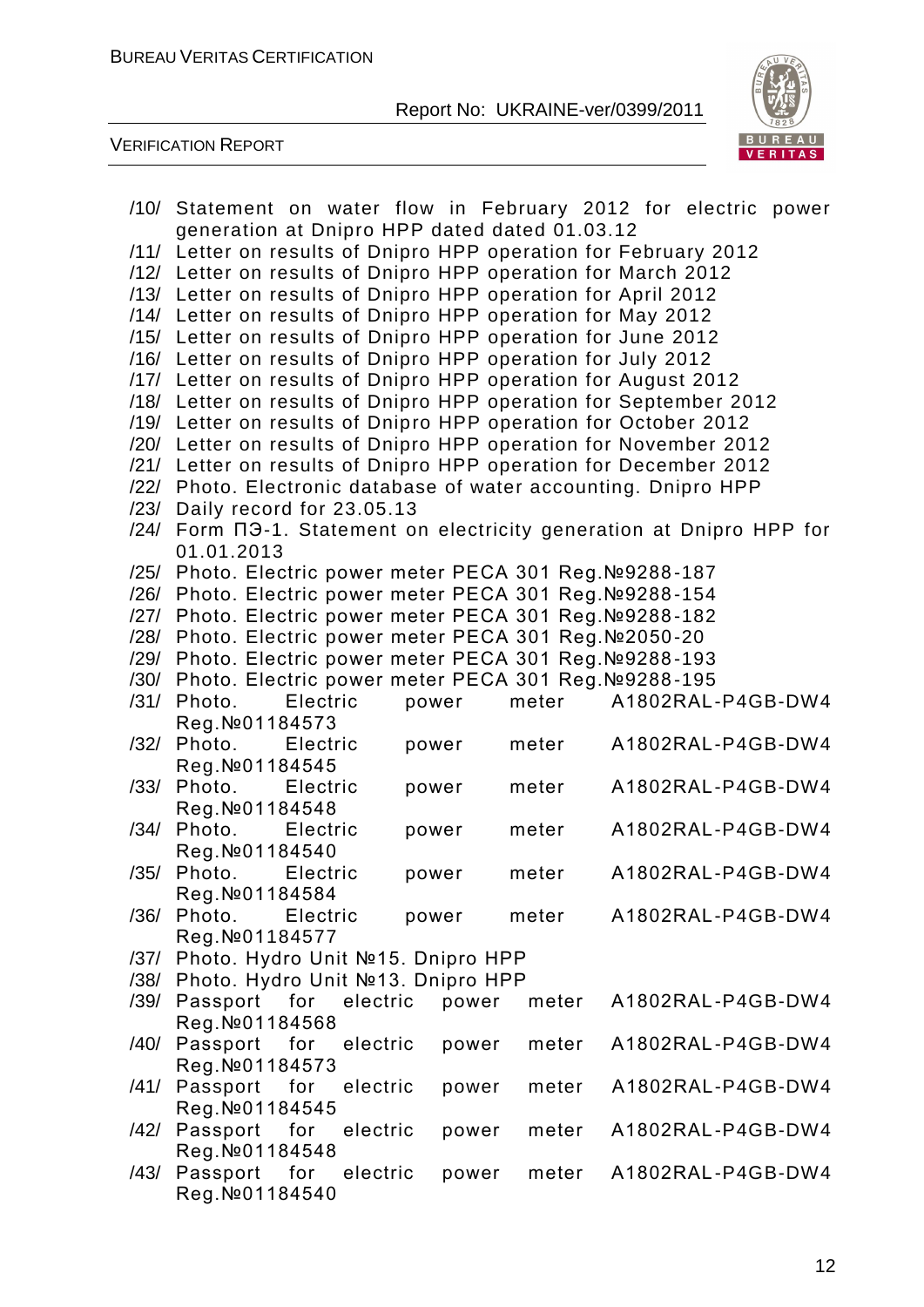

|      | A1802RAL-P4GB-DW4                                                              |  |
|------|--------------------------------------------------------------------------------|--|
|      | /44/ Passport for<br>electric<br>meter<br>power                                |  |
|      | Reg. Nº 01184584                                                               |  |
| /45/ | A1802RAL-P4GB-DW4<br>Passport<br>for<br>electric<br>meter<br>power             |  |
|      | Reg. Nº 01184542                                                               |  |
| /46/ | Passport<br>for<br>electric<br>meter<br>A1802RAL-P4GB-DW4<br>power             |  |
|      | Reg. Nº01184577                                                                |  |
|      |                                                                                |  |
| /47/ | Photo. Electric power meter EA05RAL-B-3 Reg. №01057743                         |  |
| /48/ | Photo. Electric power meter EA05RAL-B-4 Reg. №01057633                         |  |
| /49/ | Photo. Electric power meter EA05RAL-B-3 Reg. №01044493                         |  |
| /50/ | Photo. Electric power meter EA05RAL-B-4 Reg. №01057591                         |  |
| /51/ | Photo. Electric power meter EA05RAL-B-4 Reg. №01057613                         |  |
|      |                                                                                |  |
| /52/ | Photo. Electric power meter EA05RAL-B-3 Reg. №01057682                         |  |
| /53/ | Photo. Electric power meter EA05RAL-B-3 Reg. №01057718                         |  |
| /54/ | Photo. Electric power meter EA05RAL-B-3 Reg. №01042841                         |  |
| /55/ | Photo. Electric power meter EA05RAL-B-4 Reg. №01057578                         |  |
| /56/ | Photo. Electric power meter EA05RAL-B-4 Reg. №01057614                         |  |
|      |                                                                                |  |
| /57/ | Photo. Electric power meter EA05RAL-B-3 Reg. №01044509                         |  |
| /58/ | Photo. Electric power meter EA05RAL-B-4 Reg. №01057635                         |  |
| /59/ | Passport for electric power meter EA05RAL-B-3 Reg. №01057743                   |  |
| /60/ | Passport for electric power meter EA05RAL-B-4 Reg. №01057633                   |  |
| /61/ | Passport for electric power meter EA05RAL-B-3 Reg. №01044493                   |  |
| /62/ | Passport for electric power meter EA05RAL-B-4 Reg. №01057591                   |  |
|      |                                                                                |  |
| /63/ | Passport for electric power meter EA05RAL-B-4 Reg. №01057613                   |  |
| /64/ | Passport for electric power meter EA05RAL-B-3 Reg. №01057682                   |  |
| /65/ | Passport for electric power meter EA05RAL-B-3 Reg. №01057718                   |  |
| /66/ | Passport for electric power meter EA05RAL-B-3 Reg. Nº01042841                  |  |
| /67/ | Passport for electric power meter EA05RAL-B-4 Reg. №01057578                   |  |
| /68/ | Passport for electric power meter EA05RAL-B-4 Reg. №01057614                   |  |
| /69/ | Passport for electric power meter EA05RAL-B-3 Reg. №01044509                   |  |
|      |                                                                                |  |
| /70/ | Passport for electric power meter EA05RAL-B-4 Reg. №01057635                   |  |
| /71/ | Letter №2-4/222/ф dated 02.02.2012 about water flow for January                |  |
|      | 2012                                                                           |  |
|      | $/72/$ Letter Nº2-4/429/ $\phi$ dated 03.03.2012 about water flow for February |  |
|      | 2012                                                                           |  |
|      | /73/ Letter Nº2-3/628/ ¢ dated 02.04.2012 about water flow for March           |  |
|      |                                                                                |  |
|      | 2012                                                                           |  |
|      | /74/ Letter №823 dated 03.05.2012 about water flow for April 2012              |  |
|      | $/75/$ Letter Nº2-2/1013/ $\phi$ dated 01.06.2012 about water flow for May     |  |
|      | 2012                                                                           |  |
|      | /76/ Letter Nº2-2/1715/ ¢ dated 02.07.2012 about water flow for June           |  |
|      |                                                                                |  |
|      | 2012                                                                           |  |
|      | /77/ Letter Nº2-3/1443/ ¢ dated 02.08.2012 about water flow for July           |  |
|      | 2012                                                                           |  |
|      | $/78/$ Letter Nº2-4/1852/ $\phi$ dated 04.10.2012 about water flow for         |  |
|      | September 2012                                                                 |  |
|      | /79/ Letter №2-4/1637/ф dated 04.09.2012 about water flow for August           |  |
|      |                                                                                |  |
|      | 2012                                                                           |  |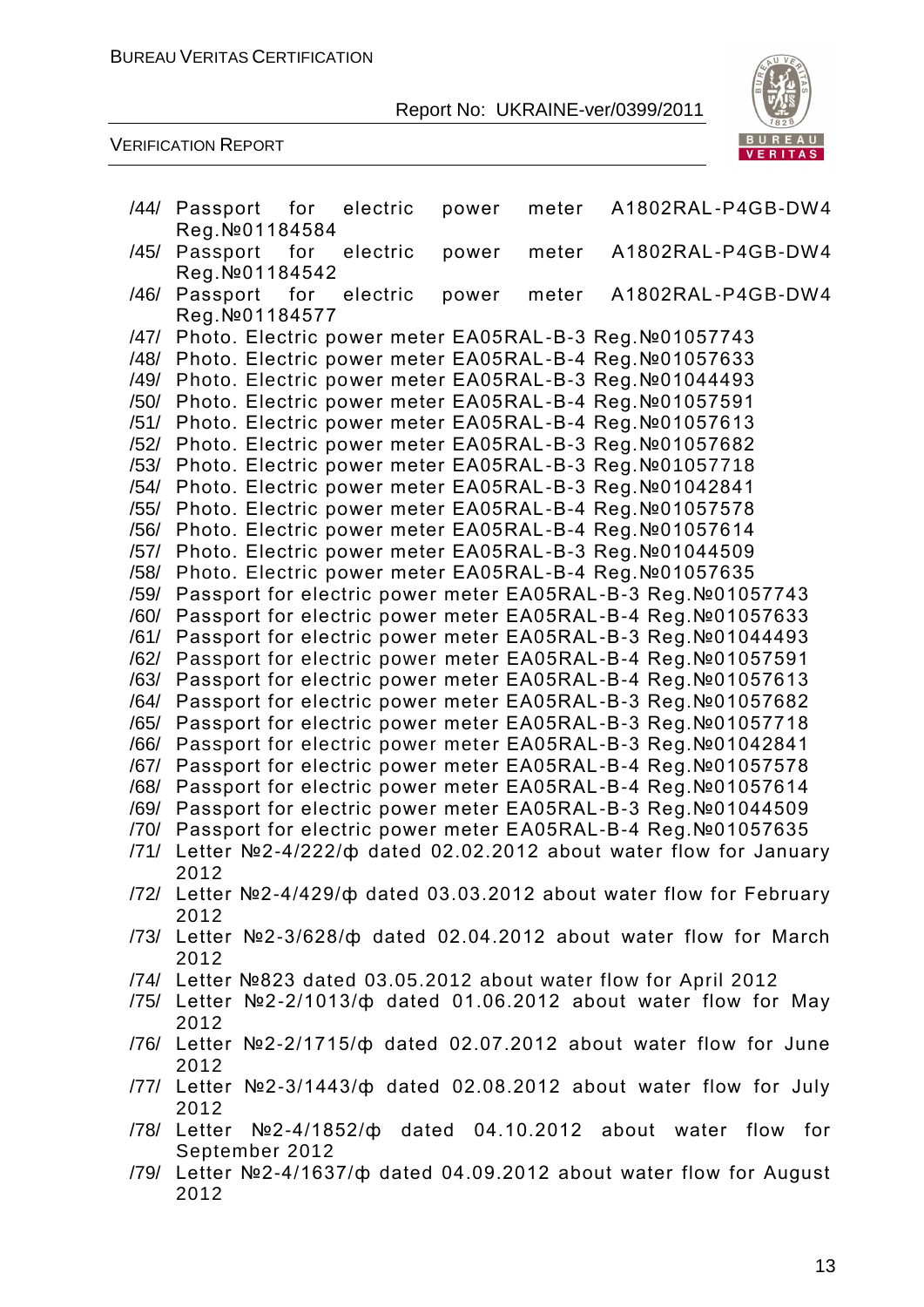

|      | /80/ Letter №2-2/2085/ф dated 01.11.2012 about water flow for October<br>2012                 |       |       |                   |     |
|------|-----------------------------------------------------------------------------------------------|-------|-------|-------------------|-----|
|      | /81/ Letter №2-2/2349/ф dated 05.12.2012 about                                                |       |       | water flow        | for |
|      | November 2012<br>/82/ Letter №2-2/29/ф dated 04.01.2012 about water flow for December<br>2012 |       |       |                   |     |
|      | /83/ Photo. Electric<br>Reg. Nº 01184682                                                      | power | meter | A1805RAL-P4GB-DW4 |     |
| /84/ | Photo. Electric<br>Reg. Nº 01184670                                                           | power | meter | A1805RAL-P4GB-DW4 |     |
| /85/ | Photo.<br>Electric<br>Reg. Nº 01184692                                                        | power | meter | A1805RAL-P4GB-DW4 |     |
|      | /86/ Photo. Electric<br>Reg. Nº 01184680                                                      | power | meter | A1805RAL-P4GB-DW4 |     |
| /87/ | Photo. Electric<br>Reg. Nº01184669                                                            | power | meter | A1805RAL-P4GB-DW4 |     |
|      | /88/ Photo. Electric<br>Reg. Nº 01184690                                                      | power | meter | A1805RAL-P4GB-DW4 |     |
| /89/ | Photo. Electric                                                                               | power | meter | A1805RAL-P4GB-DW4 |     |
|      | Reg. Nº 01184687<br>/90/ Photo. Electric                                                      | power | meter | A1805RAL-P4GB-DW4 |     |
|      | Reg. Nº 01184688<br>/91/ Photo. Electric                                                      | power | meter | A1805RAL-P4GB-DW4 |     |
| /92/ | Reg. Nº 01184679<br>Photo.<br>Electric                                                        | power | meter | A1805RAL-P4GB-DW4 |     |
|      | Reg. Nº 01184684<br>/93/ Photo. Electric                                                      | power | meter | A1805RAL-P4GB-DW4 |     |
| /94/ | Reg. Nº 01184666<br>Photo. Electric                                                           | power | meter | A1805RAL-P4GB-DW4 |     |
| /95/ | Reg. Nº 01184691<br>Photo.<br>Electric                                                        | power | meter | A1805RAL-P4GB-DW4 |     |
|      | Reg. Nº 01184668<br>/96/ Photo.<br>Electric                                                   | power | meter | A1805RAL-P4GB-DW4 |     |
| /97/ | Reg. Nº 01184683<br>Photo.<br>Electric                                                        | power | meter | A1805RAL-P4GB-DW4 |     |
|      | Reg. Nº 01184672<br>/98/ Photo.<br>Electric                                                   | power | meter | A1805RAL-P4GB-DW4 |     |
|      | Reg. Nº 01184693<br>/99/ Photo.<br>Electric                                                   | power | meter | A1805RAL-P4GB-DW4 |     |
|      | Reg. Nº 01184754<br>/100 <sub>/</sub> Photo.<br>Electric                                      | power | meter | A1805RAL-P4GB-DW4 |     |
|      | Reg. Nº 01184694<br>/101/ Photo. Electric                                                     | power | meter | A1805RAL-P4GB-DW4 |     |
|      | Reg. Nº 01184686<br>/102/ Photo.<br>Electric                                                  | power | meter | A1805RAL-P4GB-DW4 |     |
|      | Reg. Nº 01184755<br>/103 <sub>/</sub> Photo.<br>Electric                                      | power | meter | A1805RAL-P4GB-DW4 |     |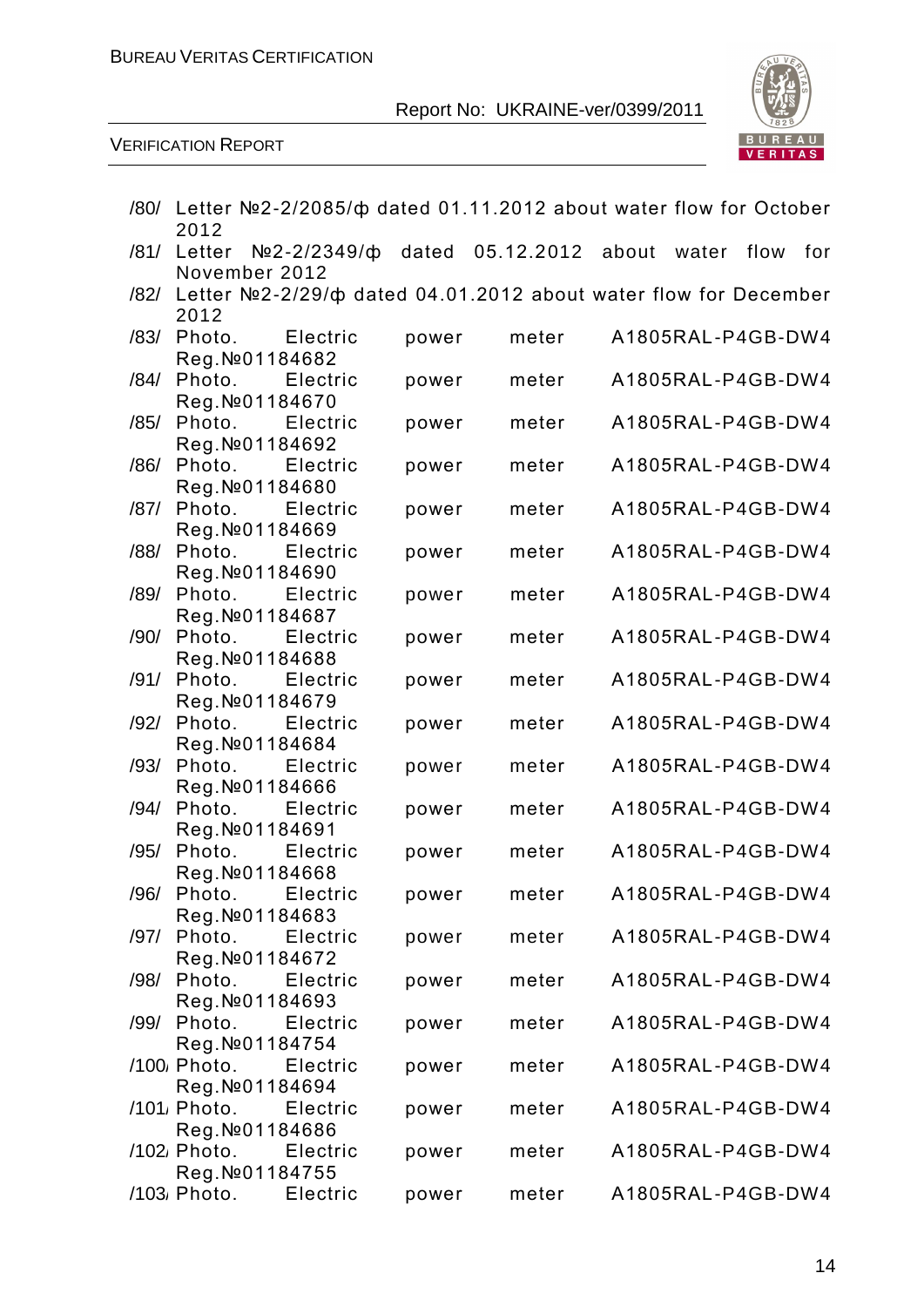

|  | Reg. №01184671                                     |     |          |       |       |       |                   |  |
|--|----------------------------------------------------|-----|----------|-------|-------|-------|-------------------|--|
|  | /104/ Photo. Electric                              |     |          | power |       | meter | A1805RAL-P4GB-DW4 |  |
|  | Reg. Nº 01184667                                   |     |          |       |       |       |                   |  |
|  | /105/ Photo. Electric                              |     |          | power |       | meter | A1805RAL-P4GB-DW4 |  |
|  | Reg. Nº 01184673                                   |     |          |       |       |       |                   |  |
|  | /106/ Photo. Electric                              |     |          | power |       | meter | A1805RAL-P4GB-DW4 |  |
|  | Reg. Nº 01184677                                   |     |          |       |       | meter | A1805RAL-P4GB-DW4 |  |
|  | /107/ Passport for electric<br>Reg. Nº 01184682    |     |          |       | power |       |                   |  |
|  | /108 <sub>/</sub> Passport for                     |     | electric |       | power | meter | A1805RAL-P4GB-DW4 |  |
|  | Reg. Nº 01184670                                   |     |          |       |       |       |                   |  |
|  | /109 <sub>/</sub> Passport for                     |     | electric |       | power | meter | A1805RAL-P4GB-DW4 |  |
|  | Reg. Nº 01184692                                   |     |          |       |       |       |                   |  |
|  | /110 <sub>/</sub> Passport for                     |     | electric |       | power | meter | A1805RAL-P4GB-DW4 |  |
|  | Reg. Nº 01184680                                   |     |          |       |       |       |                   |  |
|  | /111, Passport for                                 |     | electric |       | power | meter | A1805RAL-P4GB-DW4 |  |
|  | Reg. Nº 01184669                                   |     |          |       |       |       |                   |  |
|  | /112 Passport for                                  |     | electric |       | power | meter | A1805RAL-P4GB-DW4 |  |
|  | Reg. Nº 01184690                                   |     |          |       |       |       |                   |  |
|  | /113 <sub>/</sub> Passport for                     |     | electric |       | power | meter | A1805RAL-P4GB-DW4 |  |
|  | Reg. Nº 01184687                                   |     |          |       |       |       |                   |  |
|  | /114 <sub>/</sub> Passport for<br>Reg. Nº01184688  |     | electric |       | power | meter | A1805RAL-P4GB-DW4 |  |
|  | /115 <sub>/</sub> Passport for                     |     | electric |       | power | meter | A1805RAL-P4GB-DW4 |  |
|  | Reg. Nº 01184679                                   |     |          |       |       |       |                   |  |
|  | /116 Passport for                                  |     | electric |       | power | meter | A1805RAL-P4GB-DW4 |  |
|  | Reg. Nº 01184684                                   |     |          |       |       |       |                   |  |
|  | /117, Passport for                                 |     | electric |       | power | meter | A1805RAL-P4GB-DW4 |  |
|  | Reg. Nº 01184666                                   |     |          |       |       |       |                   |  |
|  | /118 <sub>/</sub> Passport for                     |     | electric |       | power | meter | A1805RAL-P4GB-DW4 |  |
|  | Reg. Nº 01184691                                   |     |          |       |       |       |                   |  |
|  | /119 <sub>/</sub> Passport for                     |     | electric |       | power | meter | A1805RAL-P4GB-DW4 |  |
|  | Reg. №01184668                                     |     |          |       |       |       |                   |  |
|  | /120, Passport for electric                        |     |          |       | power | meter | A1805RAL-P4GB-DW4 |  |
|  | Reg. Nº 01184683<br>/121 <sub>/</sub> Passport for |     |          |       |       |       |                   |  |
|  | Reg. Nº01184672                                    |     | electric |       | power | meter | A1805RAL-P4GB-DW4 |  |
|  | /122 <sub>/</sub> Passport for                     |     | electric |       | power | meter | A1805RAL-P4GB-DW4 |  |
|  | Reg. Nº 01184693                                   |     |          |       |       |       |                   |  |
|  | /123 <sub>/</sub> Passport for                     |     | electric |       | power | meter | A1805RAL-P4GB-DW4 |  |
|  | Reg. Nº 01184754                                   |     |          |       |       |       |                   |  |
|  | /124 <sub>/</sub> Passport for                     |     | electric |       | power | meter | A1805RAL-P4GB-DW4 |  |
|  | Reg. Nº 01184694                                   |     |          |       |       |       |                   |  |
|  | /125 <sub>/</sub> Passport for electric            |     |          |       | power | meter | A1805RAL-P4GB-DW4 |  |
|  | Reg. Nº 01184686                                   |     |          |       |       |       |                   |  |
|  | /126 <sub>/</sub> Passport                         | for | electric |       | power | meter | A1805RAL-P4GB-DW4 |  |
|  | Reg. Nº 01184755                                   |     |          |       |       |       |                   |  |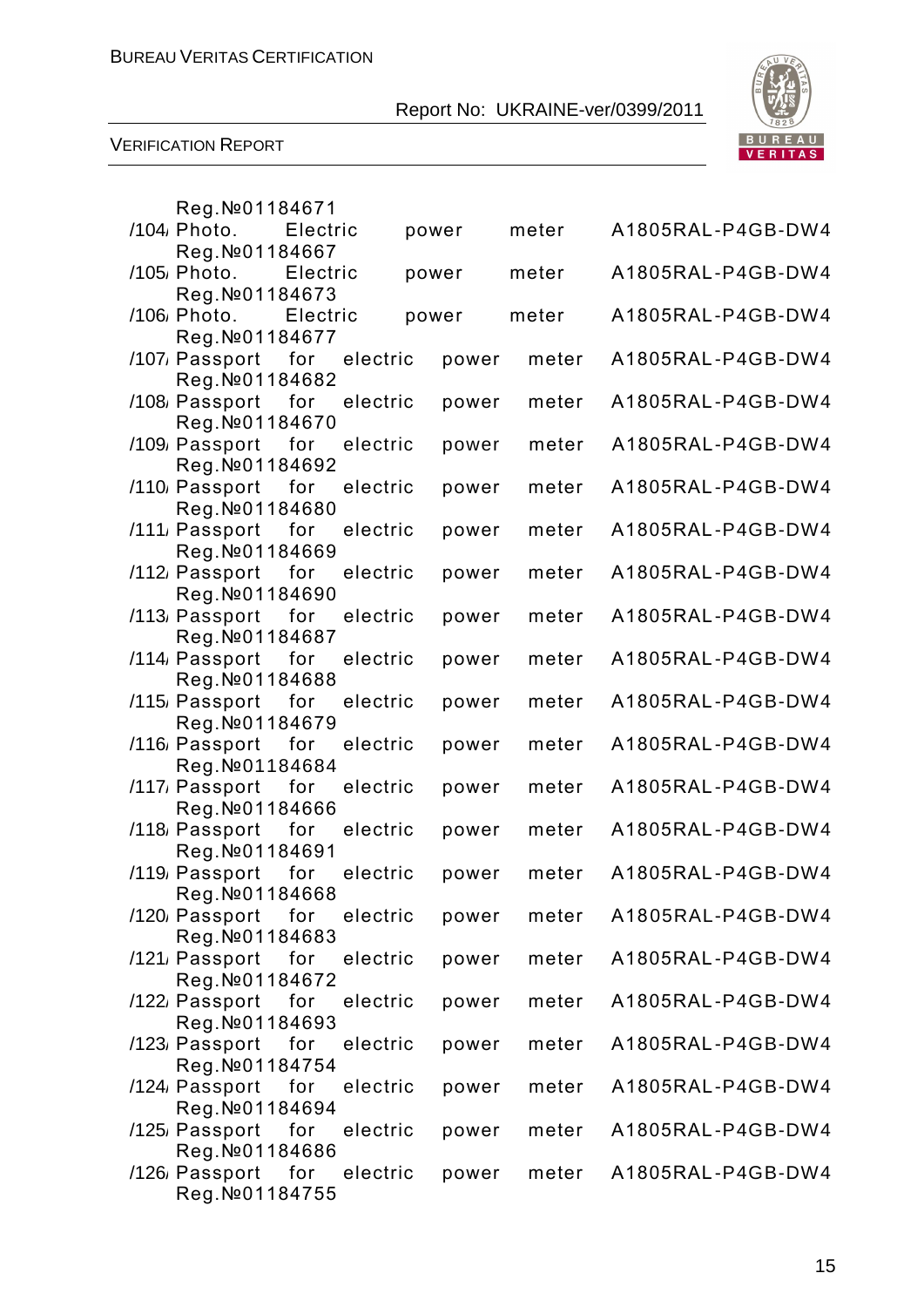

VERIFICATION REPORT

- /127/ Passport for electric power meter А1805RAL -P4GB-DW4 Reg.№01184671
- /128/ Passport for electric power meter А1805RAL -P4GB-DW4 Reg. №01184667<br>129، Passport for
- for electric power meter A1805RAL-P4GB-DW4 Reg.№01184673
- /130/ Passport for electric power meter А1805RAL -P4GB-DW4 Reg.№01184677

#### **Persons interviewed:**

List persons interviewed during the verification or persons that contributed with other information that are not included in the documents listed above.

- $/1/$  Aleksandr Chupryna head of OPS, Kyiv HPP
- /2/ Viktor Kozyk wireman, Kyiv HPP.
- /3/ Vadym Horbenko engineer, Kaniv HPP
- /4/ Vasyl Siryk engineer-metrologist, Kaniv HPP
- /5/ Uriy Savchenko Head of manufacturing and technical sector, Dnipro HPP
- /6/ Kateryna Mudryk Engineer, Dnipro HPP
- /7/ Volodymyr Laskarevskyi JI and CDM projects Consultant, Mitsubishi UFJ Morgan Stanley Securities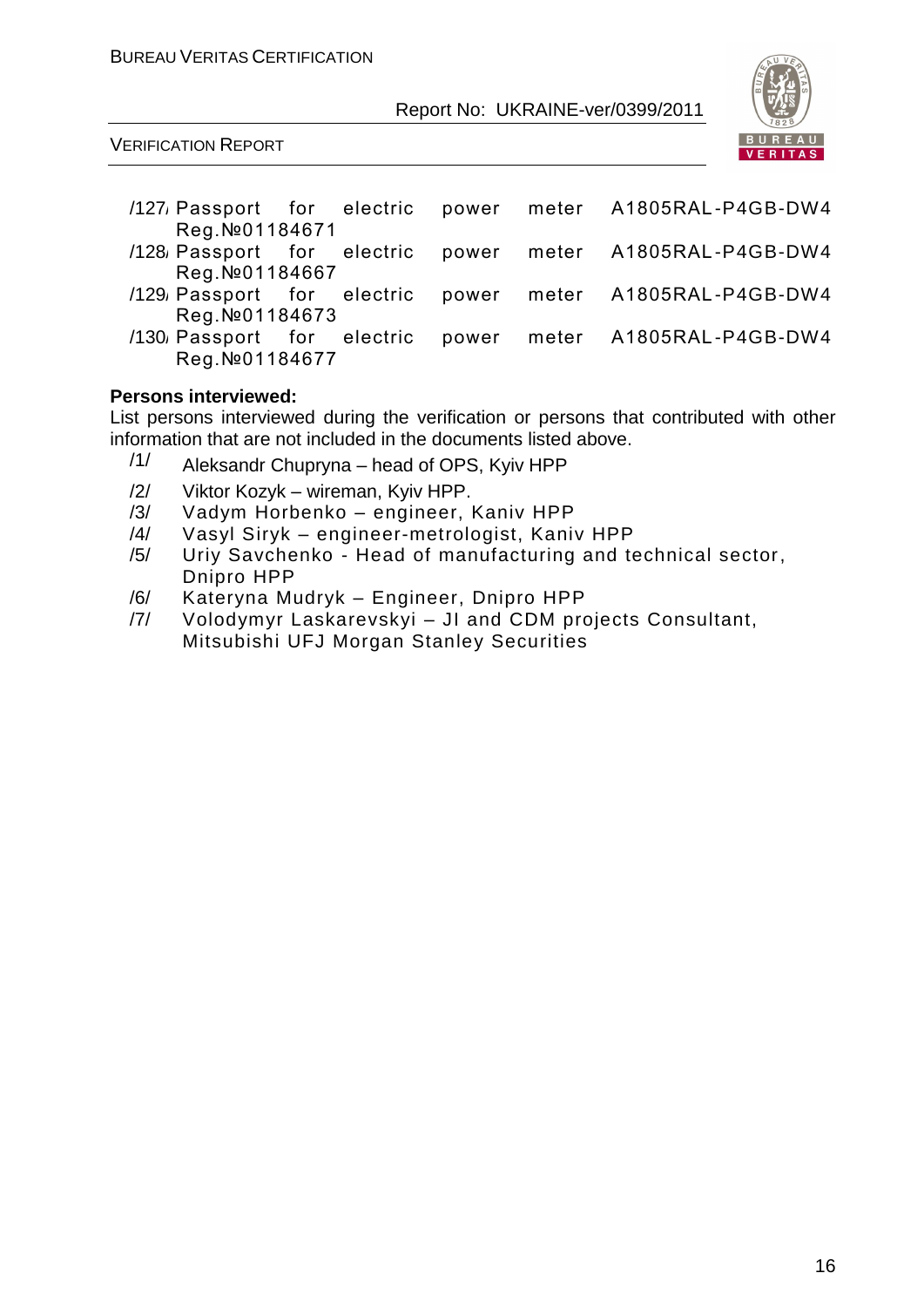

VERITAS

#### VERIFICATION REPORT

#### APPENDIX A: VERIFICATION PROTOCOL **BUREAU VERITAS CERTIFICATION HOLDING SAS**

#### **VERIFICATION PROTOCOL**

#### **Check list for verification, according to the JOINT IMPLEMENTATION DETERMINATION AND VERIFICATION MANUAL (Version 01)**

| <b>DVM</b> | <b>Check Item</b>                                                                                                                                                                                                                                                                    | <b>Initial finding</b>                                                                                                                                                                                                                          | <b>Draft</b>    | <b>Final</b>    |
|------------|--------------------------------------------------------------------------------------------------------------------------------------------------------------------------------------------------------------------------------------------------------------------------------------|-------------------------------------------------------------------------------------------------------------------------------------------------------------------------------------------------------------------------------------------------|-----------------|-----------------|
| Paragra    |                                                                                                                                                                                                                                                                                      |                                                                                                                                                                                                                                                 | <b>Conclusi</b> | <b>Conclusi</b> |
| ph         |                                                                                                                                                                                                                                                                                      |                                                                                                                                                                                                                                                 | <b>on</b>       | <b>on</b>       |
|            | <b>Project approvals by Parties involved</b>                                                                                                                                                                                                                                         |                                                                                                                                                                                                                                                 |                 |                 |
| 90         | Has the DFPs of at least one Party<br>involved, other than the host Party,<br>issued a written project approval<br>when submitting the first verification<br>report to the secretariat for<br>publication in accordance with<br>paragraph 38 of the JI guidelines, at<br>the latest? | The project has been approved by both Host<br>Party (Ukraine) and Sponsor Party (The<br>Netherlands). The written project approvals<br>were issued by NFPs of the Parties involved<br>(see chapter 7 References of the Verification<br>Report). | <b>OK</b>       | OK              |
| 91         | Are all the written project approvals<br>by Parties involved unconditional?                                                                                                                                                                                                          | Yes, all the written project approvals by Parties<br>involved are unconditional.                                                                                                                                                                | <b>OK</b>       | OK              |
|            | <b>Project implementation</b>                                                                                                                                                                                                                                                        |                                                                                                                                                                                                                                                 |                 |                 |
| 92         |                                                                                                                                                                                                                                                                                      | Has the project been implemented   Corrective Action Request (CAR) 01.                                                                                                                                                                          | <b>CAR 01</b>   | OK              |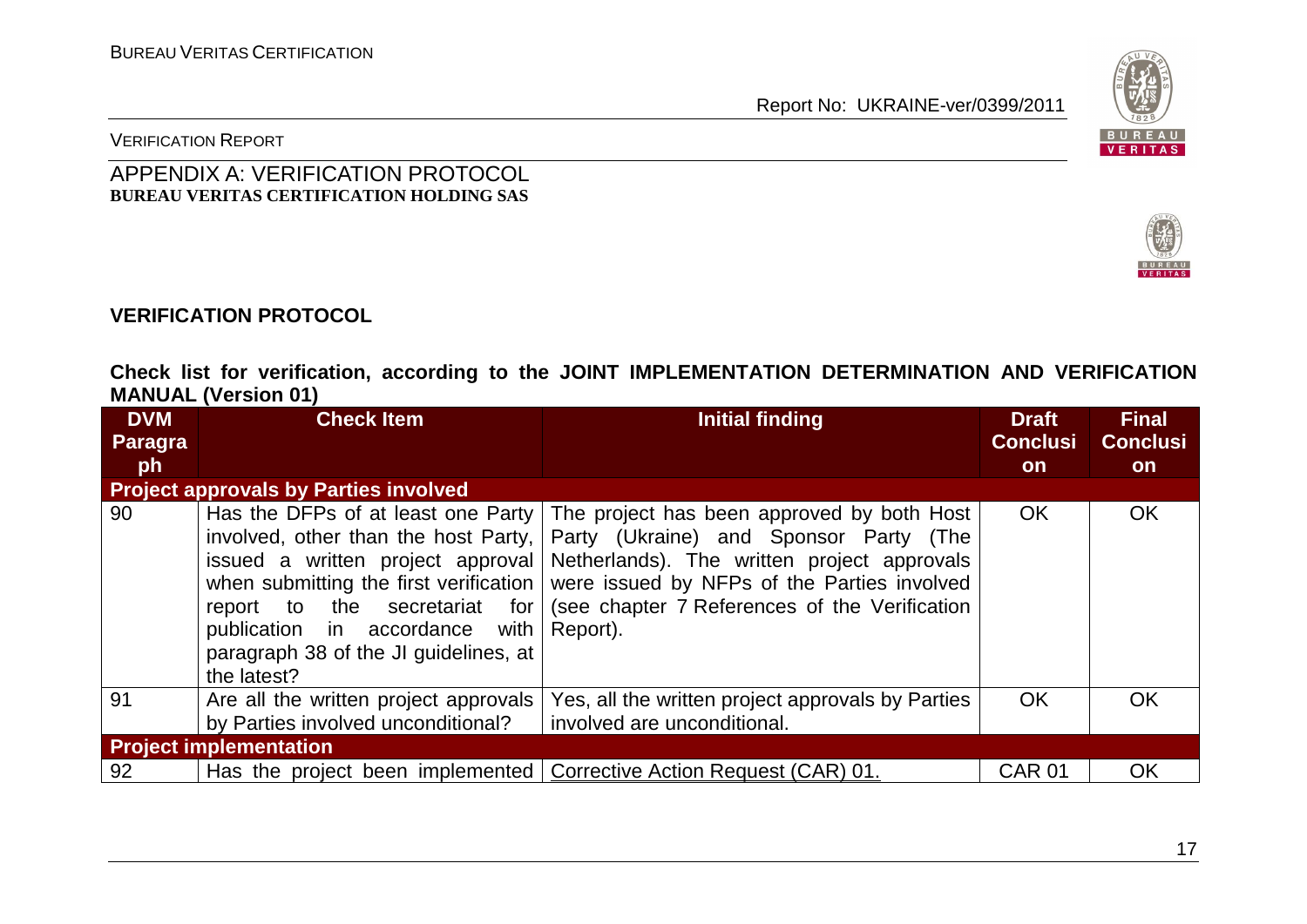

|                                    |                                                                                                                                                                                                                                                                                                                                                                  |                                                                                                                                                                                                                                                                                                                           |                                       | VERITAS                               |
|------------------------------------|------------------------------------------------------------------------------------------------------------------------------------------------------------------------------------------------------------------------------------------------------------------------------------------------------------------------------------------------------------------|---------------------------------------------------------------------------------------------------------------------------------------------------------------------------------------------------------------------------------------------------------------------------------------------------------------------------|---------------------------------------|---------------------------------------|
| <b>DVM</b><br><b>Paragra</b><br>ph | <b>Check Item</b>                                                                                                                                                                                                                                                                                                                                                | <b>Initial finding</b>                                                                                                                                                                                                                                                                                                    | <b>Draft</b><br><b>Conclusi</b><br>on | <b>Final</b><br><b>Conclusi</b><br>on |
|                                    | <b>PDD</b><br>with<br>the<br>accordance<br>in.<br>regarding which the determination<br>has been deemed final and is so<br>listed on the UNFCCC JI website?                                                                                                                                                                                                       | Please<br>provide<br>the<br>explanation<br>why<br>rehabilitation of only 28 of 43 planned HPUs<br>conducted.<br>Will<br>rehabilitation<br>was<br>be<br>conducted for other 15 HPUs?                                                                                                                                       |                                       |                                       |
| 93                                 | What is the status of operation of<br>the project during the monitoring<br>period?                                                                                                                                                                                                                                                                               | The project was operational for the whole<br>monitoring period.                                                                                                                                                                                                                                                           | <b>OK</b>                             | <b>OK</b>                             |
|                                    | <b>Compliance with monitoring plan</b>                                                                                                                                                                                                                                                                                                                           |                                                                                                                                                                                                                                                                                                                           |                                       |                                       |
| 94                                 | Did<br>the<br>monitoring<br>in<br>occur<br>accordance with the monitoring plan<br>included in the PDD regarding which<br>the determination has been deemed<br>final and is so listed on the<br>UNFCCC JI website?                                                                                                                                                | Corrective Action Request (CAR) 02.<br>In section 2.1 of the MR it was mistakenly<br>stated the date of the approved PDD is<br>04/04/2010. Please correct.                                                                                                                                                                | <b>CAR 02</b>                         | <b>OK</b>                             |
| 95(a)                              | emission<br>calculating<br>the<br>For<br>reductions or enhancements of net<br>removals, were key factors, e.g.<br>those listed in 23 (b) (i)-(vii) above,<br>influencing the baseline emissions<br>or net removals and the activity level<br>of the project and the emissions or<br>removals as well as risks associated<br>with the project taken into account, | Yes. The key factors, e.g. those listed in 23 (b)<br>(i)-(vii) of the DVM check list, influencing the<br>baseline emissions and the activity level of the<br>project and the emissions as well as risks<br>associated with the project were taken into<br>calculating<br>for<br>account<br>the<br>emission<br>reductions. | <b>OK</b>                             | <b>OK</b>                             |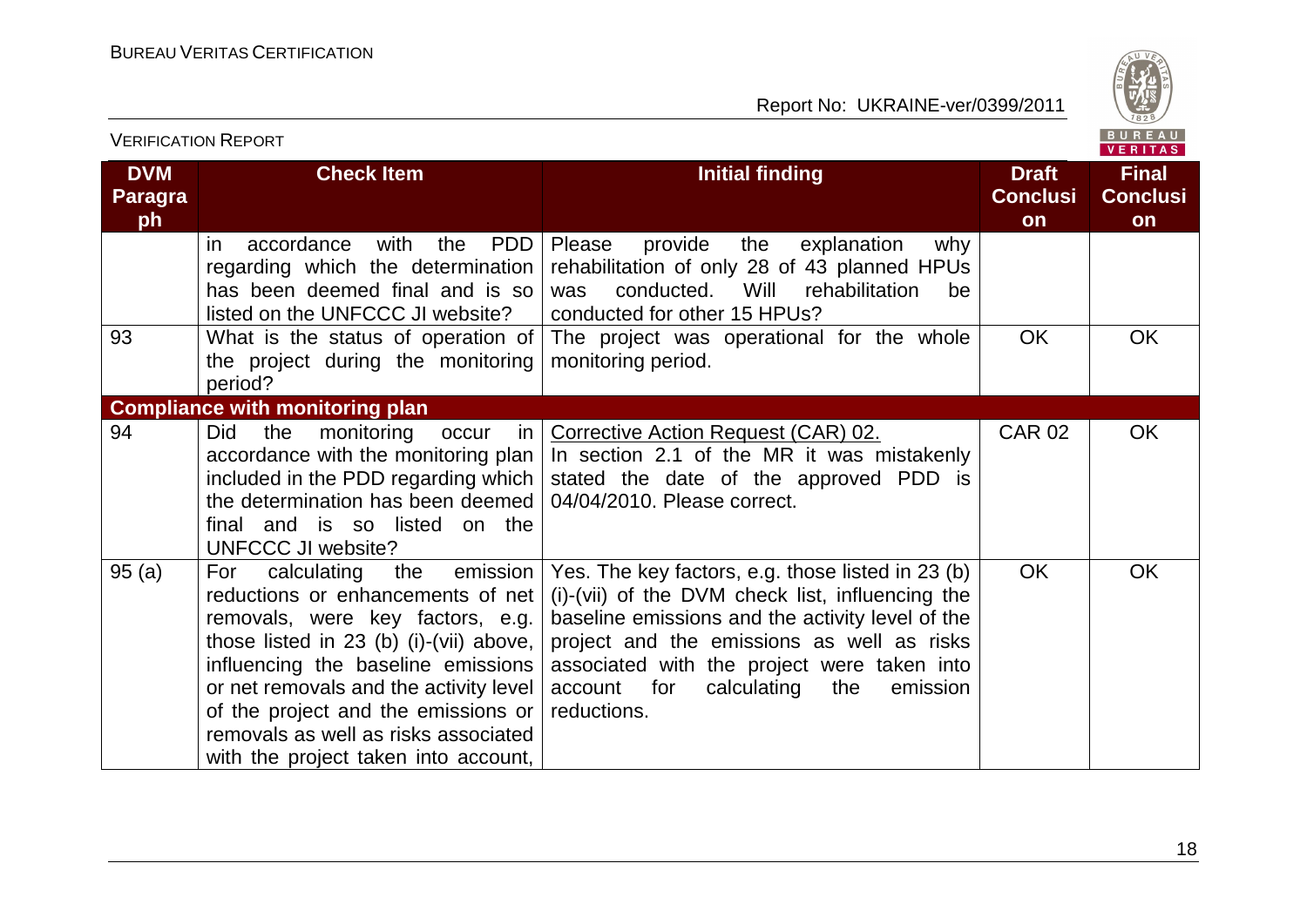

|                                    | <b>VERIFICATION REPORT</b>                                                                                                                                                                                                                                                    |                                                                                                                                                                                                                                                                                                                                                                    |                                       | BUREAU<br><b>VERITAS</b>              |
|------------------------------------|-------------------------------------------------------------------------------------------------------------------------------------------------------------------------------------------------------------------------------------------------------------------------------|--------------------------------------------------------------------------------------------------------------------------------------------------------------------------------------------------------------------------------------------------------------------------------------------------------------------------------------------------------------------|---------------------------------------|---------------------------------------|
| <b>DVM</b><br><b>Paragra</b><br>ph | <b>Check Item</b>                                                                                                                                                                                                                                                             | <b>Initial finding</b>                                                                                                                                                                                                                                                                                                                                             | <b>Draft</b><br><b>Conclusi</b><br>on | <b>Final</b><br><b>Conclusi</b><br>on |
|                                    | as appropriate?                                                                                                                                                                                                                                                               |                                                                                                                                                                                                                                                                                                                                                                    |                                       |                                       |
| 95(b)                              | Are<br>data<br>used<br>for<br>sources<br>calculating emission reductions or<br>enhancements of<br>net removals<br>clearly identified,<br>reliable<br>and<br>transparent?                                                                                                      | All data sources used for calculating emission<br>reductions or enhancements of net removals<br>are clearly identified, reliable and transparent                                                                                                                                                                                                                   | <b>OK</b>                             | OK                                    |
| 95(c)                              | Are<br>emission<br>factors,<br>including<br>default emission factors, if used for<br>calculating the emission reductions<br>or enhancements of net removals,<br>selected by carefully balancing<br>accuracy and reasonableness, and<br>appropriately justified of the choice? | All the emission factors, including default<br>emission factors are used in line with the<br>registered PDD and the determined revisions<br>of the monitoring plan provided in the<br>Verification Report for 2008. In order to<br>calculate the emissions from each fuel type,<br>the most recent submission of the Ukrainian<br>National GHG Inventory was used. | <b>OK</b>                             | <b>OK</b>                             |
| 95(d)                              | calculation of<br>emission<br>the<br>Is.<br>reductions or enhancements of net<br>removals based on conservative<br>assumptions and the most plausible<br>scenarios in a transparent manner?                                                                                   | Yes, the calculation of emission reductions is<br>based on conservative assumptions and the<br>most plausible scenarios in a transparent<br>manner.                                                                                                                                                                                                                | <b>OK</b>                             | <b>OK</b>                             |
|                                    | Applicable to JI SSC projects only                                                                                                                                                                                                                                            |                                                                                                                                                                                                                                                                                                                                                                    |                                       |                                       |
| 96                                 | Is the relevant threshold to be<br>classified as JI SSC project not<br>exceeded during the monitoring                                                                                                                                                                         | N/A                                                                                                                                                                                                                                                                                                                                                                | OK                                    | OK                                    |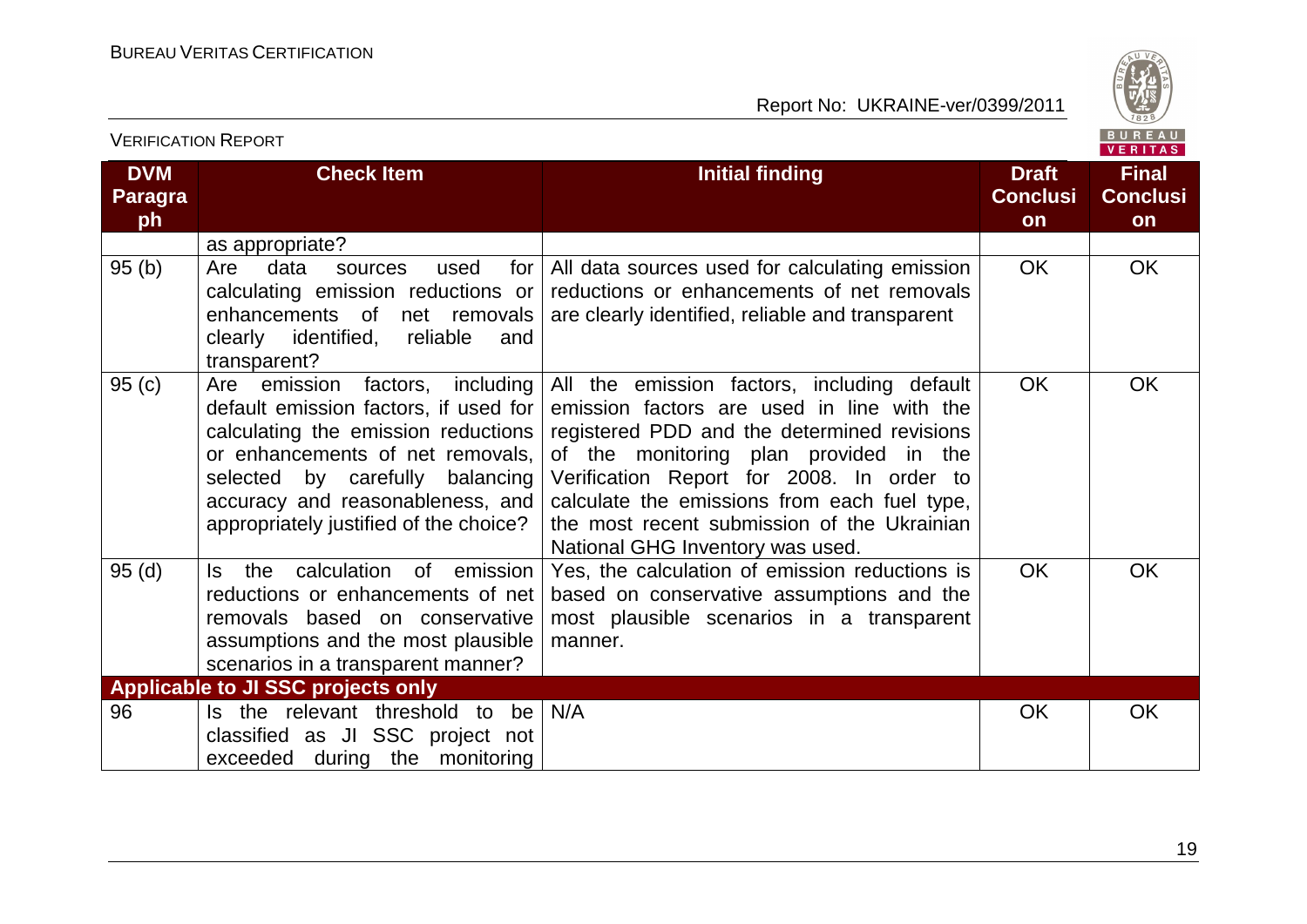

| <b>VERIFICATION REPORT</b>         |                                                                                                                                                                                                                                                                                                     |                        |                                       | B U R E A U  <br><b>VERITAS</b>       |
|------------------------------------|-----------------------------------------------------------------------------------------------------------------------------------------------------------------------------------------------------------------------------------------------------------------------------------------------------|------------------------|---------------------------------------|---------------------------------------|
| <b>DVM</b><br><b>Paragra</b><br>ph | <b>Check Item</b>                                                                                                                                                                                                                                                                                   | <b>Initial finding</b> | <b>Draft</b><br><b>Conclusi</b><br>on | <b>Final</b><br><b>Conclusi</b><br>on |
|                                    | period on an annual average basis?<br>If the threshold is exceeded, is the<br>maximum emission reduction level<br>estimated in the PDD for the JI SSC<br>project or the bundle for the<br>monitoring period determined?                                                                             |                        |                                       |                                       |
|                                    | Applicable to bundled JI SSC projects only                                                                                                                                                                                                                                                          |                        |                                       |                                       |
| 97(a)                              | Has the composition of the bundle<br>not changed from that is stated in F-<br>JI-SSCBUNDLE?                                                                                                                                                                                                         | N/A                    | <b>OK</b>                             | OK                                    |
| 97(b)                              | If the determination was conducted<br>on the basis of an overall monitoring<br>plan, have the project participants<br>submitted a common monitoring<br>report?                                                                                                                                      | N/A                    | <b>OK</b>                             | <b>OK</b>                             |
| 98                                 | If the monitoring is based on $a$<br>monitoring plan that provides for<br>overlapping monitoring periods, are<br>monitoring<br>periods<br>the<br>per<br>component of the project clearly<br>specified in the monitoring report?<br>Do the monitoring periods not<br>overlap<br>with those for which | N/A                    | <b>OK</b>                             | <b>OK</b>                             |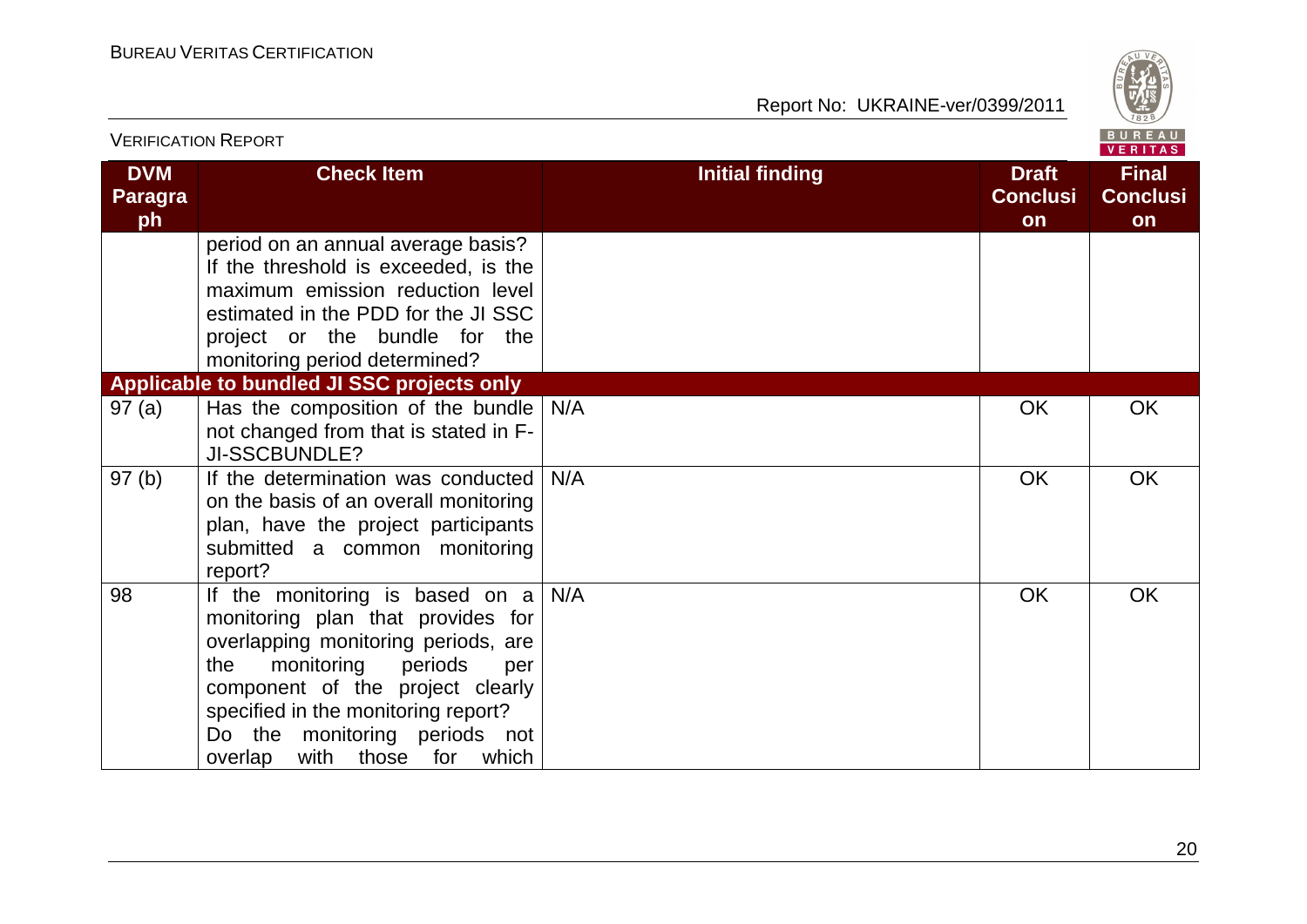

| <b>VERIFICATION REPORT</b>         |                                                                                                                                                                                                                                                                            |                                                                                                                                                                                                                                         |                                       | <b>BUREAU</b><br><b>VERITAS</b>       |
|------------------------------------|----------------------------------------------------------------------------------------------------------------------------------------------------------------------------------------------------------------------------------------------------------------------------|-----------------------------------------------------------------------------------------------------------------------------------------------------------------------------------------------------------------------------------------|---------------------------------------|---------------------------------------|
| <b>DVM</b><br><b>Paragra</b><br>ph | <b>Check Item</b>                                                                                                                                                                                                                                                          | <b>Initial finding</b>                                                                                                                                                                                                                  | <b>Draft</b><br><b>Conclusi</b><br>on | <b>Final</b><br><b>Conclusi</b><br>on |
|                                    | verifications were already deemed<br>final in the past?                                                                                                                                                                                                                    |                                                                                                                                                                                                                                         |                                       |                                       |
|                                    | <b>Revision of monitoring plan</b>                                                                                                                                                                                                                                         |                                                                                                                                                                                                                                         |                                       |                                       |
|                                    | Applicable only if monitoring plan is revised by project participant                                                                                                                                                                                                       |                                                                                                                                                                                                                                         |                                       |                                       |
| 99(a)                              | Did the project participants provide   N/A<br>an appropriate justification for the<br>proposed revision?                                                                                                                                                                   |                                                                                                                                                                                                                                         | <b>OK</b>                             | <b>OK</b>                             |
| 99(b)                              | Does the proposed revision improve<br>the accuracy and/or applicability of<br>information collected compared to<br>the original monitoring plan without<br>changing conformity with<br>the<br>relevant rules and regulations for the<br>establishment of monitoring plans? | N/A                                                                                                                                                                                                                                     | <b>OK</b>                             | <b>OK</b>                             |
| <b>Data management</b>             |                                                                                                                                                                                                                                                                            |                                                                                                                                                                                                                                         |                                       |                                       |
| 101(a)                             | Is the implementation of<br>data  <br>collection procedures in accordance<br>with the monitoring plan, including<br>the quality control and quality<br>assurance procedures?                                                                                               | Corrective Action Request (CAR) 03.<br>Some values of amount of consumed water<br>and generated electricity are not the same in<br>MR and in the documents provided by the<br>enterprise. Please make the corresponding<br>corrections. | <b>CAR 03</b>                         | <b>OK</b>                             |
| 101(b)                             | Is the function of the monitoring                                                                                                                                                                                                                                          | <b>Clarification Request (CL) 01.</b><br>equipment, including its calibration   In the MR it is stated that the model of                                                                                                                | <b>CL 01</b>                          | OK                                    |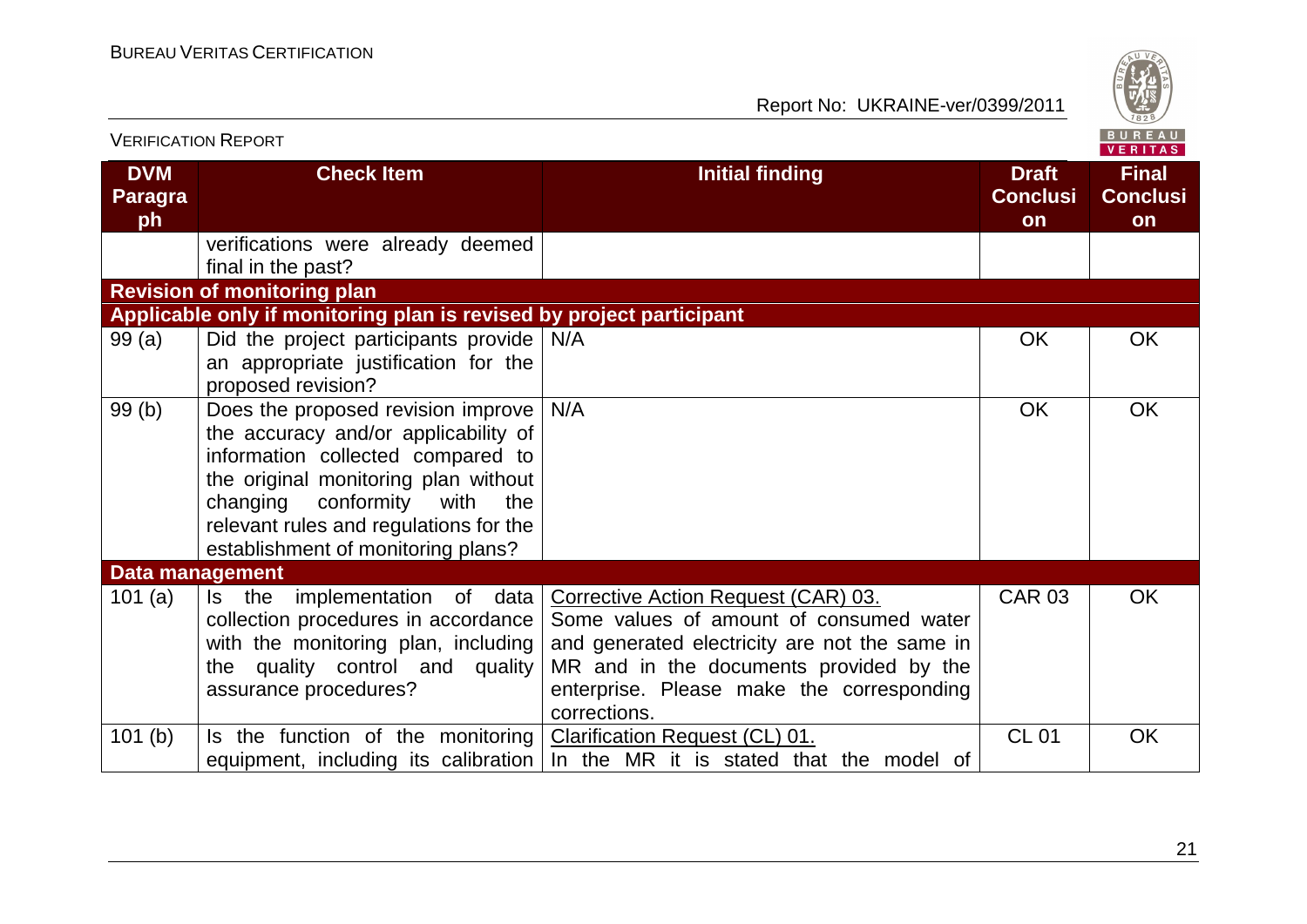

|                                    | <b>VERIFICATION REPORT</b>                                                                                                                                                            |                                                                                                                                     |                                       | BUREAU<br><b>VERITAS</b>              |
|------------------------------------|---------------------------------------------------------------------------------------------------------------------------------------------------------------------------------------|-------------------------------------------------------------------------------------------------------------------------------------|---------------------------------------|---------------------------------------|
| <b>DVM</b><br><b>Paragra</b><br>ph | <b>Check Item</b>                                                                                                                                                                     | <b>Initial finding</b>                                                                                                              | <b>Draft</b><br><b>Conclusi</b><br>on | <b>Final</b><br><b>Conclusi</b><br>on |
|                                    | status, in order?                                                                                                                                                                     | electricity meters PECA is 300. At the place of<br>location of the meters PECA 301 is stated.<br>Please clarify this nonconformity. |                                       |                                       |
| 101 (c)                            | Are the evidence and records used<br>for the monitoring maintained in a<br>traceable manner?                                                                                          | Clarification Request (CL) 02.<br>Please specify the registration numbers for the<br>flow meters at Kremenchuk HPP.                 | <b>CL 02</b>                          | <b>OK</b>                             |
| $101$ (d)                          | collection<br>data<br>ls.<br>the<br>and<br>management system for the project<br>in accordance with the monitoring<br>plan?                                                            | See CAR 03, CL01, CL 02 above.                                                                                                      | <b>OK</b>                             | <b>OK</b>                             |
|                                    |                                                                                                                                                                                       | Verification regarding programmes of activities (additional elements for assessment)                                                |                                       |                                       |
| 102                                | Is any JPA that has not been added   N/A<br>to the JI PoA not verified?                                                                                                               |                                                                                                                                     | <b>OK</b>                             | <b>OK</b>                             |
| 103                                | Is the verification based on the<br>monitoring reports of all JPAs to be<br>verified?                                                                                                 | N/A                                                                                                                                 | <b>OK</b>                             | <b>OK</b>                             |
| 103                                | Does the verification ensure the<br>accuracy and conservativeness of<br>emission<br>reductions<br>the<br><b>or</b><br>$\circ$ f<br>enhancements<br>removals<br>generated by each JPA? | N/A                                                                                                                                 | <b>OK</b>                             | <b>OK</b>                             |
| 104                                | Does the monitoring period not<br>overlap with previous monitoring                                                                                                                    | N/A                                                                                                                                 | OK                                    | OK                                    |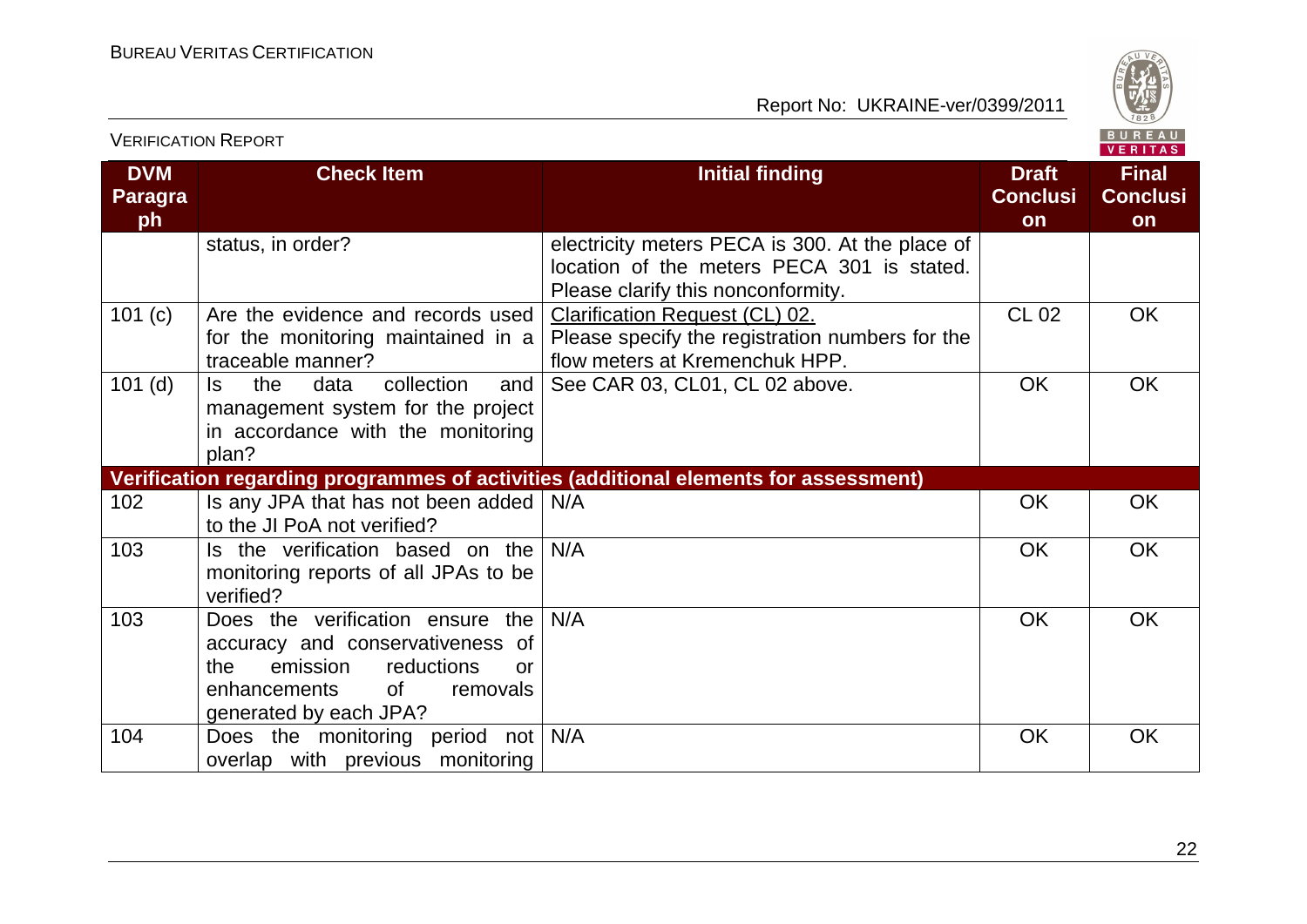

|                             | <b>VERIFICATION REPORT</b>                                                                                                                                                                                                                                                                                                                                                                                                                                                                                                                                                     |                        |                                       | B U R E A U  <br>VERITAS                     |
|-----------------------------|--------------------------------------------------------------------------------------------------------------------------------------------------------------------------------------------------------------------------------------------------------------------------------------------------------------------------------------------------------------------------------------------------------------------------------------------------------------------------------------------------------------------------------------------------------------------------------|------------------------|---------------------------------------|----------------------------------------------|
| <b>DVM</b><br>Paragra<br>ph | <b>Check Item</b>                                                                                                                                                                                                                                                                                                                                                                                                                                                                                                                                                              | <b>Initial finding</b> | <b>Draft</b><br><b>Conclusi</b><br>on | <b>Final</b><br><b>Conclusi</b><br><b>on</b> |
|                             | periods?                                                                                                                                                                                                                                                                                                                                                                                                                                                                                                                                                                       |                        |                                       |                                              |
| 105                         | If the AIE learns of an erroneously<br>included JPA, has the AIE informed<br>the JISC of its findings in writing?                                                                                                                                                                                                                                                                                                                                                                                                                                                              | N/A                    | <b>OK</b>                             | <b>OK</b>                                    |
|                             | Applicable to sample-based approach only                                                                                                                                                                                                                                                                                                                                                                                                                                                                                                                                       |                        |                                       |                                              |
| 106                         | Does the sampling plan prepared by<br>the AIE:<br>(a) Describe its sample selection,<br>taking into<br>account that:<br>(i) For each verification that uses a<br>sample-based<br>approach,<br>the<br>selection<br>sample<br>shall<br>be<br>sufficiently representative of the<br>JPAs in the JI PoA such<br>extrapolation to all JPAs identified<br>for that verification is reasonable,<br>taking into account differences<br>among the characteristics of JPAs,<br>such as:<br>- The types of JPAs;<br>- The complexity of the applicable<br>technologies and/or<br>measures | N/A                    | OK                                    | OK                                           |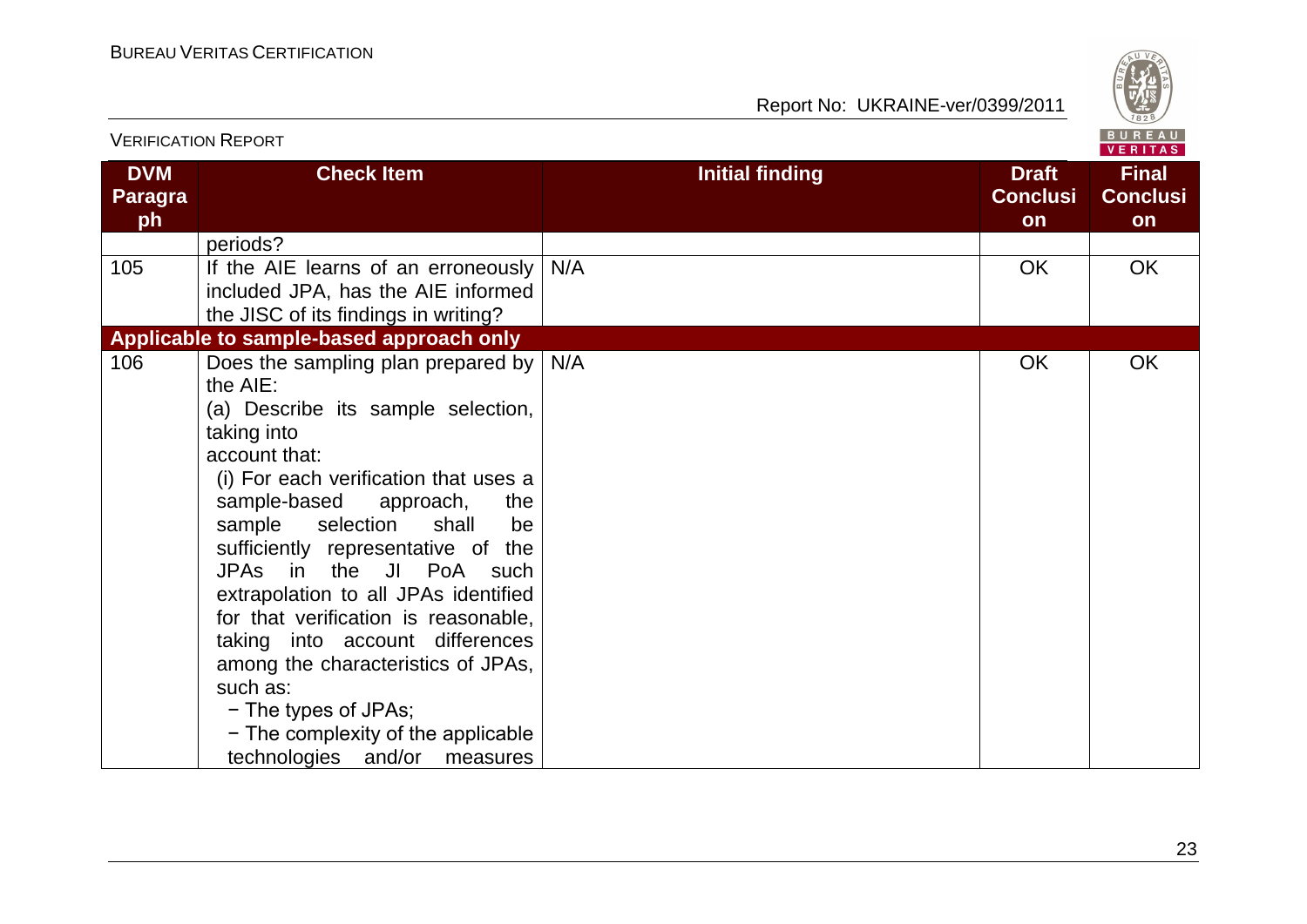

| <b>VERIFICATION REPORT</b>         |                                                                                                                                                                                                                                                                                                                                                               |                        |                                       | BUREAU<br>VERITAS                     |
|------------------------------------|---------------------------------------------------------------------------------------------------------------------------------------------------------------------------------------------------------------------------------------------------------------------------------------------------------------------------------------------------------------|------------------------|---------------------------------------|---------------------------------------|
| <b>DVM</b><br><b>Paragra</b><br>ph | <b>Check Item</b>                                                                                                                                                                                                                                                                                                                                             | <b>Initial finding</b> | <b>Draft</b><br><b>Conclusi</b><br>on | <b>Final</b><br><b>Conclusi</b><br>on |
|                                    | used;<br>- The geographical location of<br>each JPA:<br>The amounts of expected<br>emission reductions of the JPAs<br>being verified;<br>- The number of JPAs for which<br>emission reductions are being<br>verified:<br>The length of monitoring<br>periods of the JPAs being verified;<br>and<br>- The samples selected for prior<br>verifications, if any? |                        |                                       |                                       |
| 107                                | Is the sampling plan ready for<br>publication through the secretariat<br>along with the verification report and<br>supporting documentation?                                                                                                                                                                                                                  | N/A                    | OK                                    | <b>OK</b>                             |
| 108                                | Has the AIE made site inspections<br>of at least the square root of the<br>number of total JPAs, rounded to<br>the upper whole number? If the AIE<br>makes no site inspections or fewer<br>site inspections than the square root                                                                                                                              | N/A                    | <b>OK</b>                             | <b>OK</b>                             |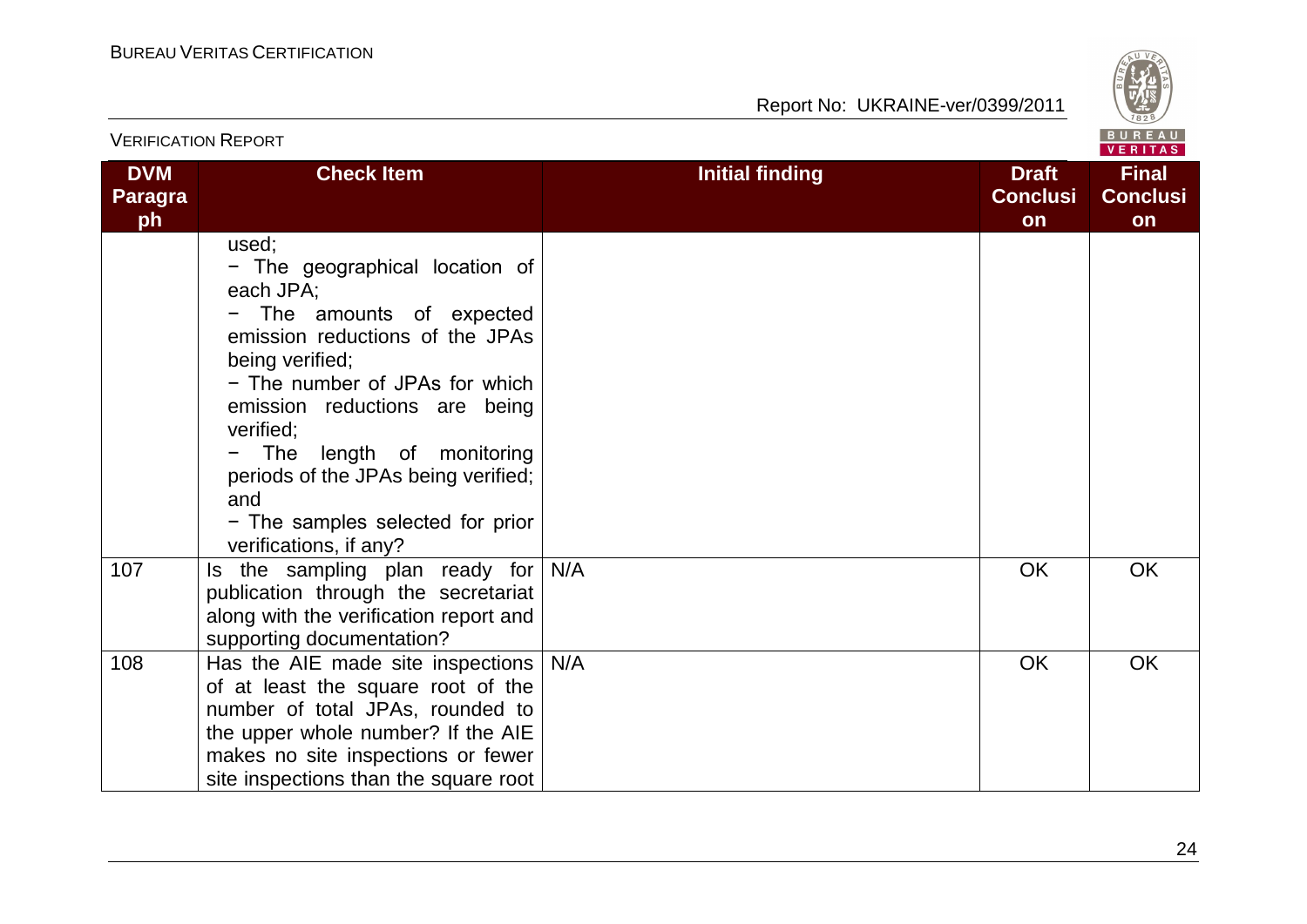

|                                    | BUREAU<br><b>VERIFICATION REPORT</b><br><b>VERITAS</b>                                                                                                                                                                                                 |                        |                                       |                                       |  |
|------------------------------------|--------------------------------------------------------------------------------------------------------------------------------------------------------------------------------------------------------------------------------------------------------|------------------------|---------------------------------------|---------------------------------------|--|
| <b>DVM</b><br><b>Paragra</b><br>ph | <b>Check Item</b>                                                                                                                                                                                                                                      | <b>Initial finding</b> | <b>Draft</b><br><b>Conclusi</b><br>on | <b>Final</b><br><b>Conclusi</b><br>on |  |
|                                    | number of total<br>JPA <sub>S</sub> ,<br>of the<br>rounded to the upper whole number,<br>then does the AIE provide a<br>reasonable<br>explanation<br>and<br>justification?                                                                             |                        |                                       |                                       |  |
| 109                                | Is the sampling plan available for $N/A$<br>submission to the secretariat for the<br>JISC ex<br>assessment?<br>ante<br>(Optional)                                                                                                                      |                        | <b>OK</b>                             | OK.                                   |  |
| 110                                | If the AIE learns of a fraudulently $N/A$<br>JPA,<br>fraudulently<br>included<br>$\mathsf{a}$<br>monitored JPA or<br>an inflated<br>number of emission reductions<br>claimed in a JI PoA, has the AIE<br>informed the JISC of the fraud in<br>writing? |                        | <b>OK</b>                             | <b>OK</b>                             |  |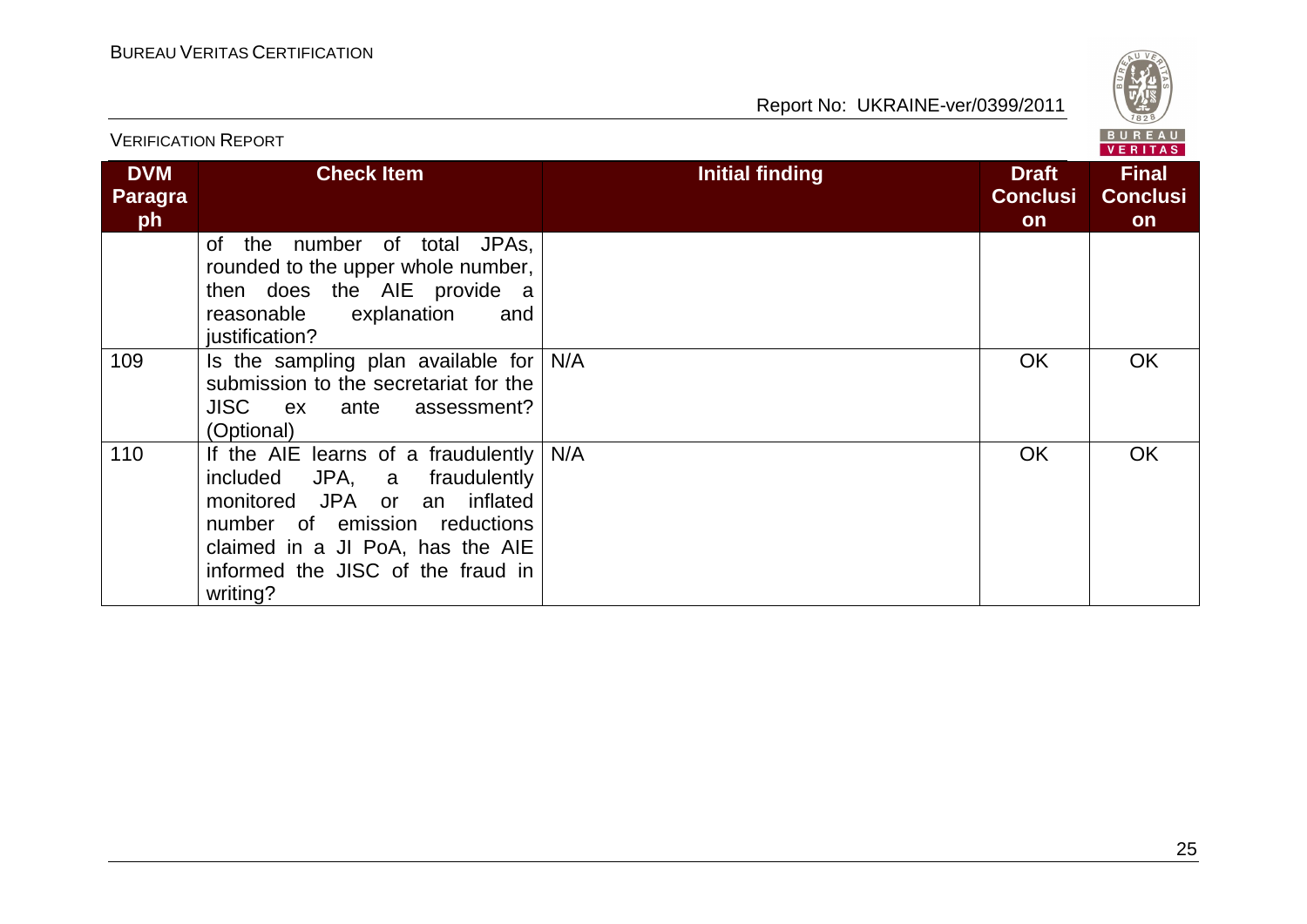

VERIFICATION REPORT

#### **Table 2 Resolution of Corrective Action and Clarification Requests**

| Draft report clarification and corrective<br>action requests by verification team                                                                                                                  | Ref. to<br>checkli<br><b>st</b><br>questio<br>$n$ in<br>table 1 | Summary of project participant<br>response                                                                                                                                                                                                                                                                                                                                                                                                                  | <b>Verification team</b><br>conclusion |
|----------------------------------------------------------------------------------------------------------------------------------------------------------------------------------------------------|-----------------------------------------------------------------|-------------------------------------------------------------------------------------------------------------------------------------------------------------------------------------------------------------------------------------------------------------------------------------------------------------------------------------------------------------------------------------------------------------------------------------------------------------|----------------------------------------|
| Corrective Action Request (CAR) 01.<br>Please provide the explanation why<br>rehabilitation of only 28 of 43 planned<br>HPUs was conducted. Will rehabilitation<br>be conducted for other 15 HPUs? | 92                                                              | The delay in the reconstruction of<br>HPU from 2006 to 2013 occurred<br>due to the following reasons:<br>- Shortage of funding on UHE side<br>in the period 2009 - 2012;<br>- Delays in the supply of equipment<br>by manufacturers;<br>- The need for additional<br>rehabilitation works identified at<br>several HPUs, mainly due to the<br>extensive operational time of the<br>equipment.<br>Rehabilitation will be conducted for<br>remaining 15 HPUs. | Issue is closed                        |
| Corrective Action Request (CAR) 02.<br>In section 2.1 of the MR it was mistakenly<br>stated the date of the approved PDD is<br>04/04/2010. Please correct.                                         | 94                                                              | The corresponding corrections<br>were made in the updated<br>Monitoring Report, ver.01.1.                                                                                                                                                                                                                                                                                                                                                                   | CAR is closed                          |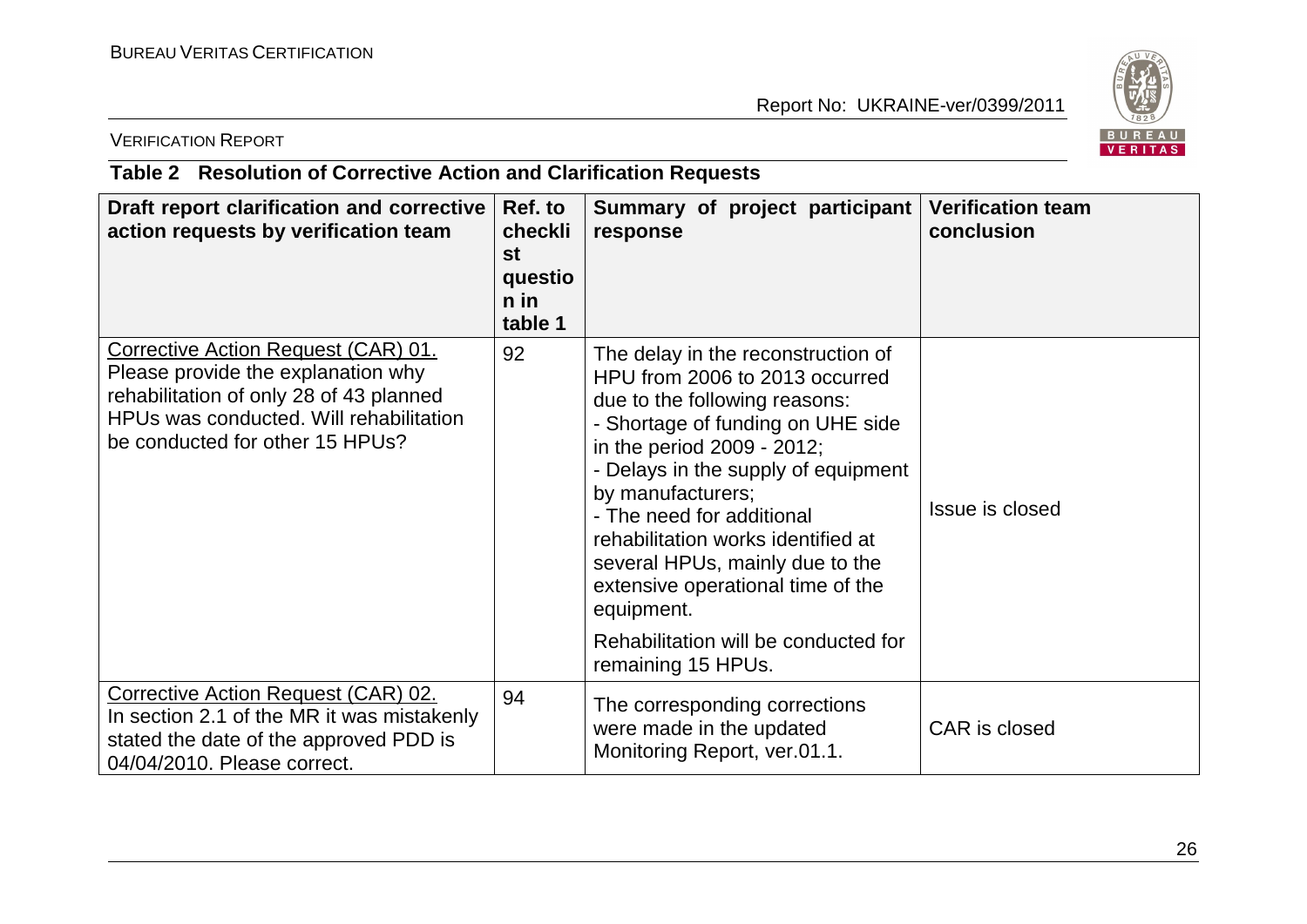

| <b>VERIFICATION REPORT</b>                                                                                                                                                                                                              |        |                                                                                                                                                                                                                                                                                                                                                                                                                                                                                                                                                                                    |               | BUREAU<br><b>VERITAS</b> |
|-----------------------------------------------------------------------------------------------------------------------------------------------------------------------------------------------------------------------------------------|--------|------------------------------------------------------------------------------------------------------------------------------------------------------------------------------------------------------------------------------------------------------------------------------------------------------------------------------------------------------------------------------------------------------------------------------------------------------------------------------------------------------------------------------------------------------------------------------------|---------------|--------------------------|
| Corrective Action Request (CAR) 03.<br>Some values of amount of consumed<br>water and generated electricity are not the<br>same in MR and in the documents<br>provided by the enterprise. Please make<br>the corresponding corrections. | 101(a) | The identified discrepancies are a<br>result of typos in the process of<br>data collection and processing. The<br>data provided to the AIE as part of<br>the verification process is the final<br>data after corrections. Therefore,<br>no corrections to the monitoring<br>report are needed. The details are<br>provided below.                                                                                                                                                                                                                                                  |               |                          |
|                                                                                                                                                                                                                                         |        | The monthly reports that the AIE<br>reviewed during the site visit<br>contain only preliminary data and<br>are prepared as part of the<br>continuous reporting requirements<br>for each HPP to the UHE<br>headquarters. These reports are<br>not corrected subsequently. At the<br>same time, at the stage of<br>preparation of the data for<br>verification, the data is analyzed,<br>and subsequently corrected after<br>approval from UHE. These<br>corrected data are used for the<br>final calculations as presented in<br>the attached letters from each of<br>the six HPPs. | CAR is closed |                          |